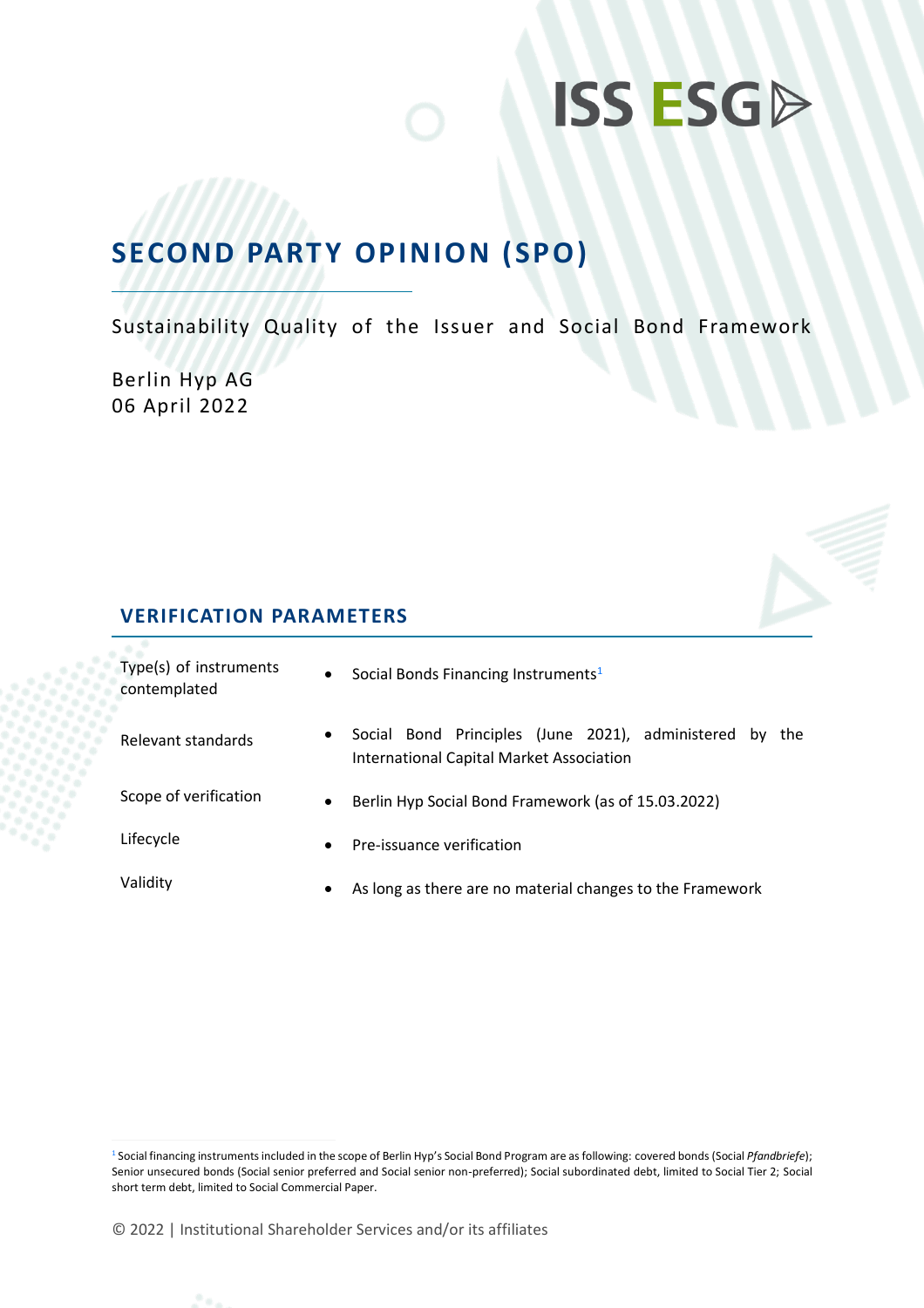

## **CONTENTS**

| B. CONSISTENCY OF SOCIAL BONDS WITH BERLIN HYP'S SUSTAINABILITY STRATEGY8    |  |
|------------------------------------------------------------------------------|--|
|                                                                              |  |
|                                                                              |  |
|                                                                              |  |
| B. MANAGEMENT OF ENVIRONMENTAL AND SOCIAL RISKS ASSOCIATED WITH THE ELIGIBLE |  |
|                                                                              |  |
|                                                                              |  |
|                                                                              |  |
|                                                                              |  |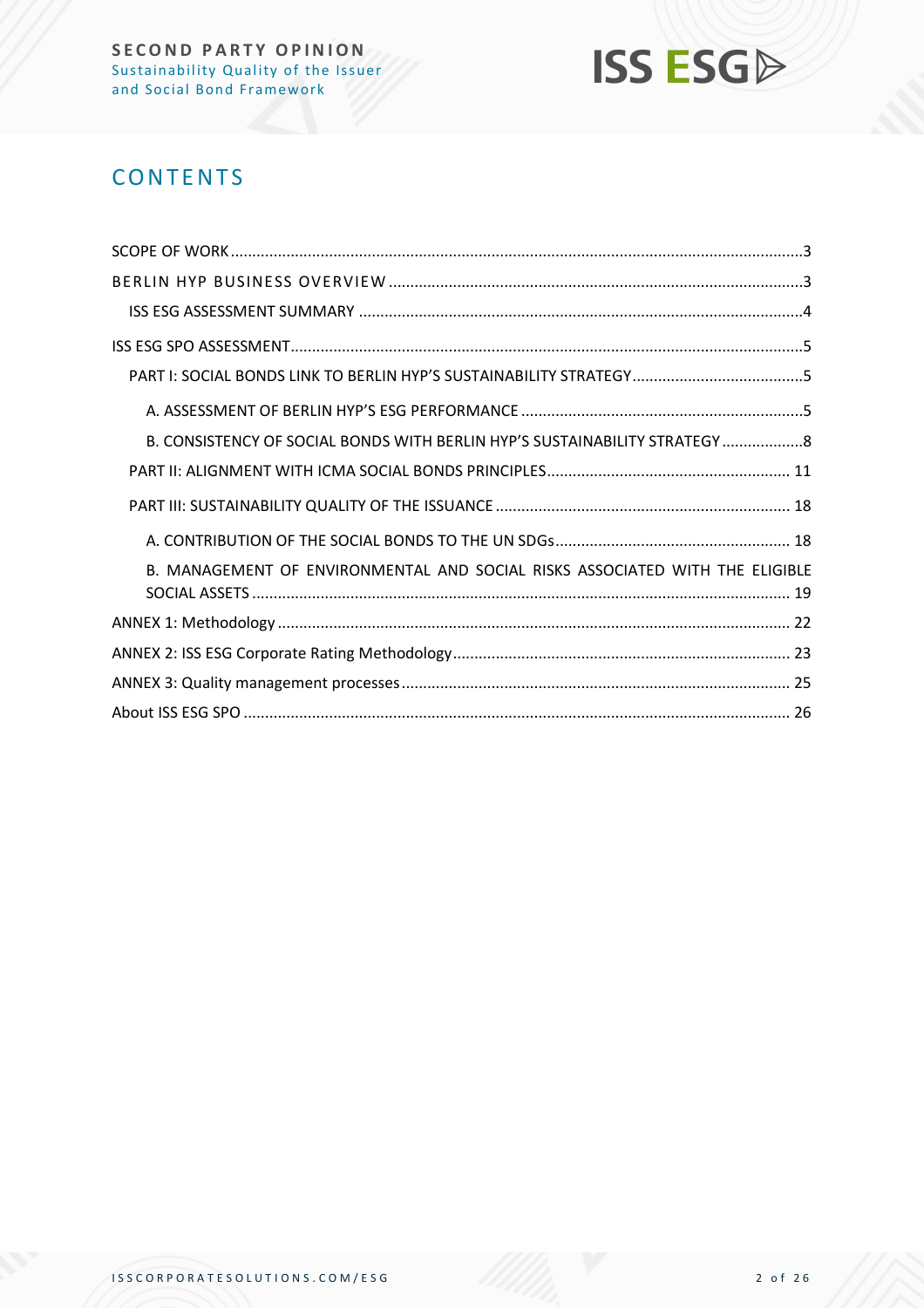### <span id="page-2-0"></span>SCOPE OF WORK

Berlin Hyp AG ("Berlin Hyp" or "the Issuer" or "the company") commissioned ISS ESG to assist with its Social Bonds by assessing three core elements to determine the sustainability quality of the instrument:

- 1. Social Bonds link to Berlin Hyp's sustainability strategy drawing on Berlin Hyp's overall sustainability profile and issuance-specific Use of Proceeds categories.
- 2. Berlin Hyp's Social Bond Framework (15.03.2022 version) benchmarked against the International Capital Market Association's (ICMA) Social Bond Principles (SBP).
- 3. Berlin Hyp's Eligible Social Assets whether the projects contribute positively to the UN SDGs and perform against ISS ESG's issue-specific key performance indicators (KPIs) (See Annex 2).

### <span id="page-2-1"></span>BERLIN HYP BUSINESS OVERVIEW

Berlin Hyp provides commercial real estate financing services in Germany. The company finances office and commercial buildings, retail and residential properties, as well as hotels, and logistics and care properties.

It offers additionally guarantees, rent deposit management, and building contractor and development financing services. While on the capital market, the company issues mortgage Pfandbriefe, and senior unsecured and subordinated bonds<sup>2</sup>

Berlin Hyp was founded in 1868 and it is headquartered in Berlin. On January 26, 2022 Landesbank Baden-Württemberg (LBBW) has announced the acquisition of the company. It also has domestic sales offices in Düsseldorf, Frankfurt am Main, Hamburg, Munich and Stuttgart, as well as abroad in Amsterdam, Warsaw and Paris, as of 31 December 2020. The headcount as of 31 December 2020 was 595 (including full-time and part-time employees)<sup>3</sup>.

#### **Property types** in  $%$ Residential 27.4 Office 41.8 Management 14,9 Retail Logistics  $5A$ Other  $63$

Source: Berlin Hyp Annual Report, as of 31 December 2020

<sup>2</sup> ISS ESG, 12 February 2022, Corporate Rating: Berlin Hyp.

<sup>3</sup> Berlin Hyp, 31 March 2021, Defining values and living Up to them: Annual Report 2020, [https://www.berlinhyp.de/en/media/newsroom/annual-report-2020-](https://www.berlinhyp.de/en/media/newsroom/annual-report-2020-13489?file=files/media/corporate/newsroom/finanzberichte/en/2021/geschaeftsbericht-2020/pdf/bhyp-gb-zahlenteil-gesamt-eng-2020.pdf) [13489?file=files/media/corporate/newsroom/finanzberichte/en/2021/geschaeftsbericht-2020/pdf/bhyp-gb-zahlenteil-gesamt-eng-](https://www.berlinhyp.de/en/media/newsroom/annual-report-2020-13489?file=files/media/corporate/newsroom/finanzberichte/en/2021/geschaeftsbericht-2020/pdf/bhyp-gb-zahlenteil-gesamt-eng-2020.pdf)[2020.pdf](https://www.berlinhyp.de/en/media/newsroom/annual-report-2020-13489?file=files/media/corporate/newsroom/finanzberichte/en/2021/geschaeftsbericht-2020/pdf/bhyp-gb-zahlenteil-gesamt-eng-2020.pdf)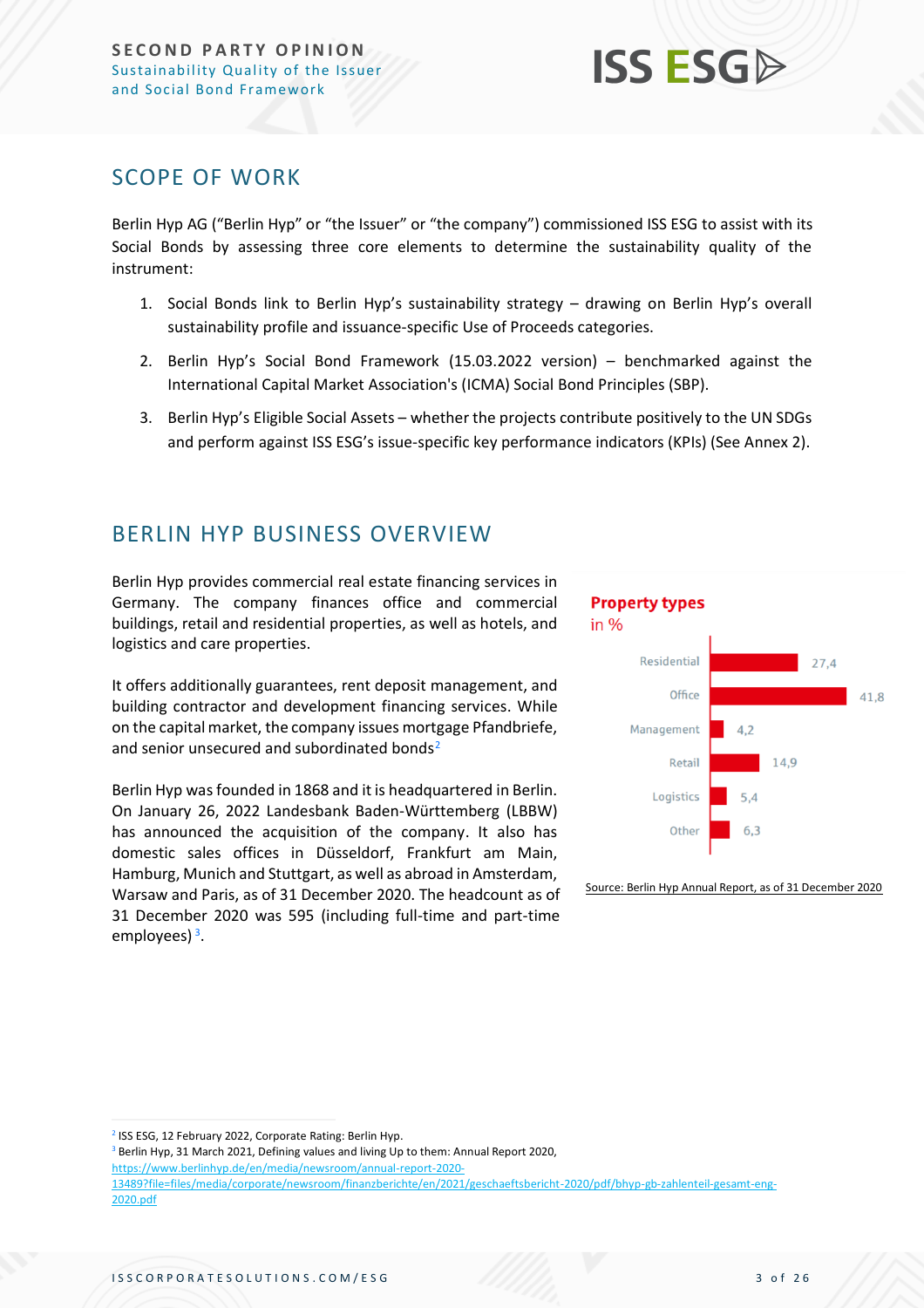## <span id="page-3-0"></span>ISS ESG ASSESSMENT SUMMARY

| <b>SPO SECTION</b>                                                                                               | <b>SUMMARY</b>                                                                                                                                                                                                                                                                                                                                                                                                                                                                                                                                                                                                                     | <b>EVALUATION4</b>                                               |
|------------------------------------------------------------------------------------------------------------------|------------------------------------------------------------------------------------------------------------------------------------------------------------------------------------------------------------------------------------------------------------------------------------------------------------------------------------------------------------------------------------------------------------------------------------------------------------------------------------------------------------------------------------------------------------------------------------------------------------------------------------|------------------------------------------------------------------|
| Part 1:<br><b>Social Bonds</b><br>link to issuer's<br>sustainability<br>strategy                                 | According to the ISS ESG Corporate Rating published on 06.04.2022,<br>the issuer shows a high sustainability performance against the industry<br>peer group on key ESG issues faced by the Mortgage and Public Sector<br>Finance sector. The issuer ranks 4 <sup>th</sup> out of 130 companies within its<br>sector.<br>The Use of Proceeds financed through Social Bonds are consistent with<br>the issuer's sustainability strategy and material ESG topics for the<br>issuer's industry. The rationale for issuing Social Bonds is clearly<br>described by the issuer.                                                          | <b>Consistent</b><br>with issuer's<br>sustainability<br>strategy |
| Part 2:<br>Alignment<br>with SBP                                                                                 | The issuer has defined a formal concept for its Social Bonds regarding<br>use of proceeds, processes for project evaluation and selection,<br>management of proceeds and reporting. This concept is in line with<br>the Social Bond Principles (SBP).                                                                                                                                                                                                                                                                                                                                                                              | <b>Aligned</b>                                                   |
| Part 3:<br><b>Sustainability</b><br>quality of<br><b>Berlin Hyp's</b><br><b>Eligible Social</b><br><b>Assets</b> | The overall sustainability quality of Berlin Hyp's Eligible Social Assets in<br>terms of sustainability contributions, risk avoidance and minimization<br>is good based upon the ISS ESG assessment. The Social Bonds will (re-<br>)finance eligible asset categories which include: affordable housing,<br>social housing <sup>5</sup> .<br>Those use of proceeds categories have a significant contribution to<br>SDGs 1 'No poverty', 10 'Reduced inequalities', and 11 'Sustainable<br>cities and communities'. The environmental and social risks associated<br>with those use of proceeds categories have been well managed. | <b>Positive</b>                                                  |

<sup>4</sup> ISS ESG's evaluation is based on the Berlin Hyp's Social Bond Framework (15.03.2022 version), and on the ISS ESG Corporate Rating updated on the 12.02.2022 and applicable at the SPO delivery date.

<sup>5</sup> According to ISS ESG methodology, affordable housing does not address a specific target population whilst social housing specifically addresses underserved populations such as low-income communities.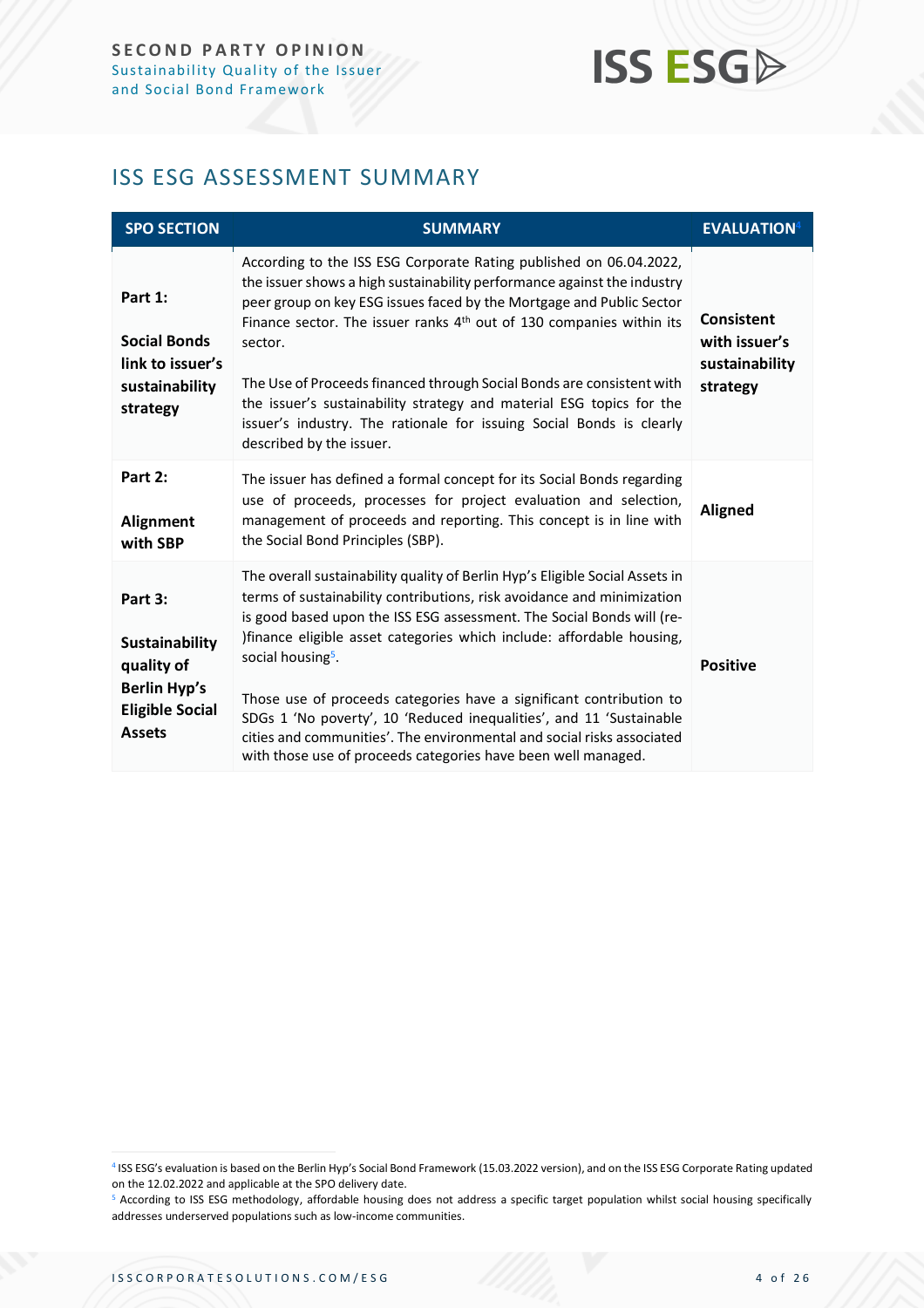## <span id="page-4-0"></span>ISS ESG SPO ASSESSMENT

### <span id="page-4-1"></span>**PART I: SOCIAL BONDS LINK TO BERLIN HYP'S SUSTAINABILITY STRATEGY**

#### <span id="page-4-2"></span>A. ASSESSMENT OF BERLIN HYP'S ESG PERFORMANCE

The ISS ESG Corporate Rating provides material and forward-looking environmental, social and governance (ESG) data and performance assessments.

| COMPANY           | INDUSTRY                                             | DECILE RANK | TRANSPARENCY LEVEL |
|-------------------|------------------------------------------------------|-------------|--------------------|
| <b>BERLIN HYP</b> | Mortgage &<br><b>Public Sector</b><br><b>Finance</b> |             | <b>VERY HIGH</b>   |

This means that the company currently shows a high sustainability performance against peers on key ESG issues faced by the Mortgage & Public Sector Finance industry as it obtains a Decile Rank relative to its industry group of 1, given that a decile rank of 1 indicates highest relative ESG performance out of 10.

#### *ESG performance*

As of 06.04.2022, this rating places Berlin Hyp 4<sup>th</sup> out of 130 companies rated by ISS ESG in the Mortgage & Public Sector Finance industry.

Key challenges faced by companies in this industry in terms of sustainability management are displayed in the chart on the right, as well as the issuer's performance against those key challenges in comparison to the average industry peers' performance.



#### *Sustainability Opportunities*

With regard to the company's main sphere of activities, large-volume real estate financing, there is potential for the provision of financing to social housing. Albeit some loans of that kind were granted to charitable housing cooperatives, volumes are not publicly disclosed and thus such finance is estimated to remain still modest. On the other hand, around 6% of the company's total business is for affordable housing. In the environmental domain, the company endeavors to promote environmentally friendly commercial real estate by issuing several green bonds in different assets classes (e.g., Pfandbrief, senior preferred, senior non-preferred, Tier 2, Commercial Paper). Underlying assets qualify for Berlin Hyp's Green Finance Portfolio through certain green building standards, such as BREEAM, LEED or DGNB and through energy-efficiency certificates. About 25 percent of the company's total loan portfolio account for such sustainable buildings (as at December 2021).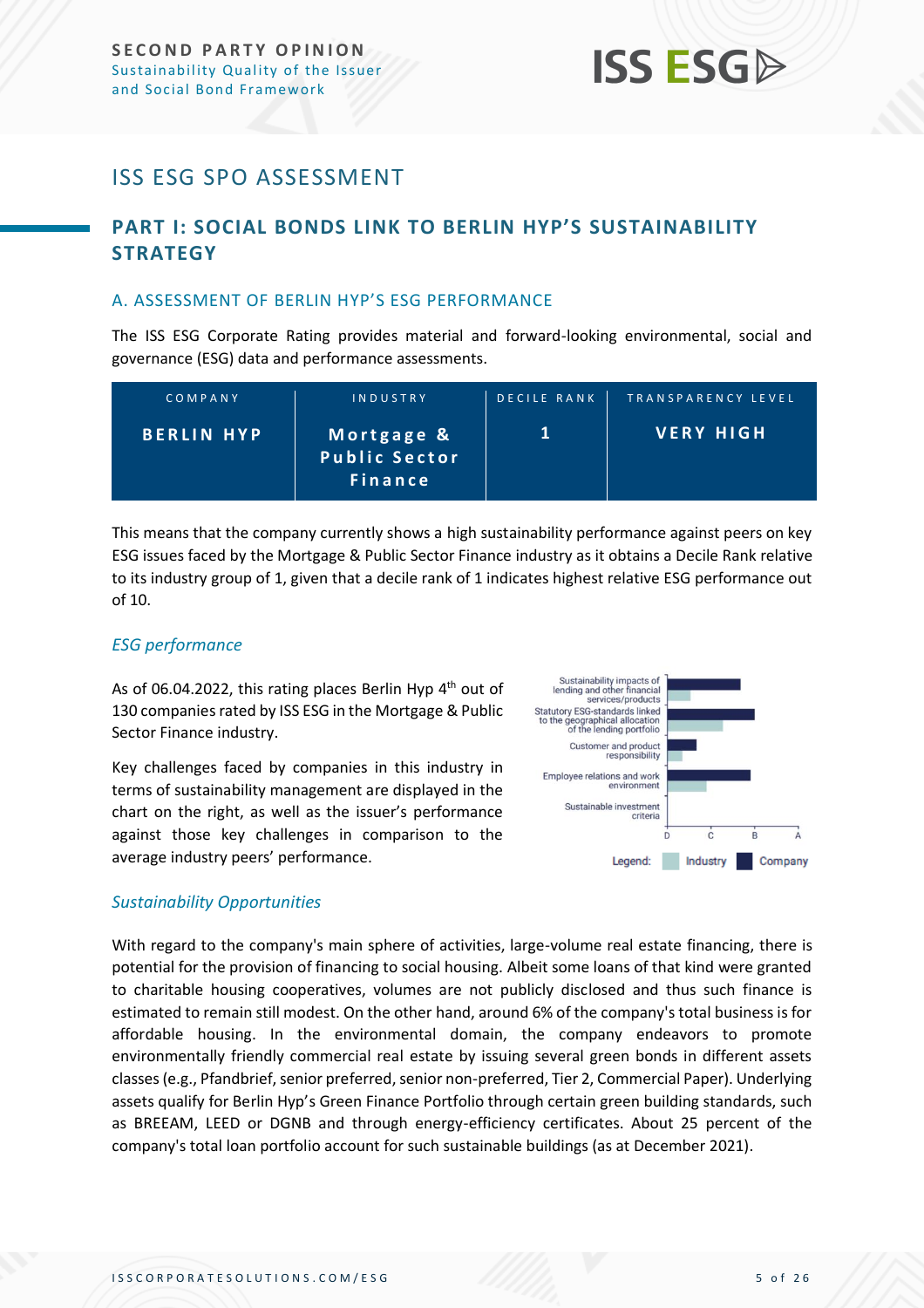## **ISS ESG**

#### *Sustainability Risks*

The company's loan book claims are mainly distributed throughout Germany, France and the Netherlands, countries with fairly good environmental and social minimum standards. Hence, risks from Berlin Hyp's financing activities appear moderately low. Moreover, for managing its social and environmental risks stemming from loan origination, Berlin Hyp applies comprehensive guidelines concerning its real estate financing segment. Guidelines include client-related stipulations in various environmental and social areas, from resource efficiency, pollution, biodiversity aspects and climate change impacts to human and labor rights, community matters such as noise and traffic, and regarding vulnerable population groups. Although Berlin Hyp is pioneering the sector with such comparatively sophisticated guidelines, there is room for improvement for the institute to establish a more elaborated system for compliance in that area. With regard to its own (liquidity) investment portfolio, the bank uses a set of exclusion criteria concerning controversial business sectors and practices. These are followed through with an appropriate management approach. Since the company does not engage in retail finance and deals with professional real estate investors and developers only, customerrelated risks appear manageable. However, only initial steps are taken on responsible sales practices as well as towards the treatment of clients with debt repayment problems.

A policy covering workplace security is in place and there is no evidence on large-scale redundancies over the last years. Various working time models ensure adequate work-life balance of its employees and the company addressed health and safety issues with a company-wide management system, which covers also aspects of psychological well-being.

With regard to its governance processes, Berlin Hyp applies policies covering various important compliance issues, like corruption, insider trading and money laundering, antitrust, gifts and favors. Necessary procedures to ensure application of the rules are present through employee trainings, compliance risk assessments and whistleblowing procedures.

#### *Governance opinion*

The company's governance structure allows for an appropriate separation of managerial and supervisory functions with the entirety of members of the board qualifying as independent, including the board's chairman Mr Helmut Schleweis (as at October 21, 2020). Furthermore, the board has established committees concerning audit, nomination and remuneration, all composed of independent members. Compensation for the executive management team is reported for each individual, split up according to fixed and variable amounts as well as long-term incentives.

Regarding the company's governance of sustainability, a supervisory board committee dedicated to sustainability appears to be missing. In addition, ESG criteria apparently are not incorporated into the bank's executive remuneration scheme. Berlin Hyp's code of conduct covers all relevant aspects of business ethics, such as corruption, insider trading, conflicts of interest, antitrust, gifts and favors, of which some are reflected on in more detail. Application of the rules is ensured by employee trainings, compliance risk assessments and adequate whistleblowing procedures.

#### *Sustainability impact of products and services portfolio*

Using a proprietary methodology, ISS ESG assessed the contribution of Berlin Hyp's current products and services portfolio to the Sustainable Development Goals defined by the United Nations (UN SDGs).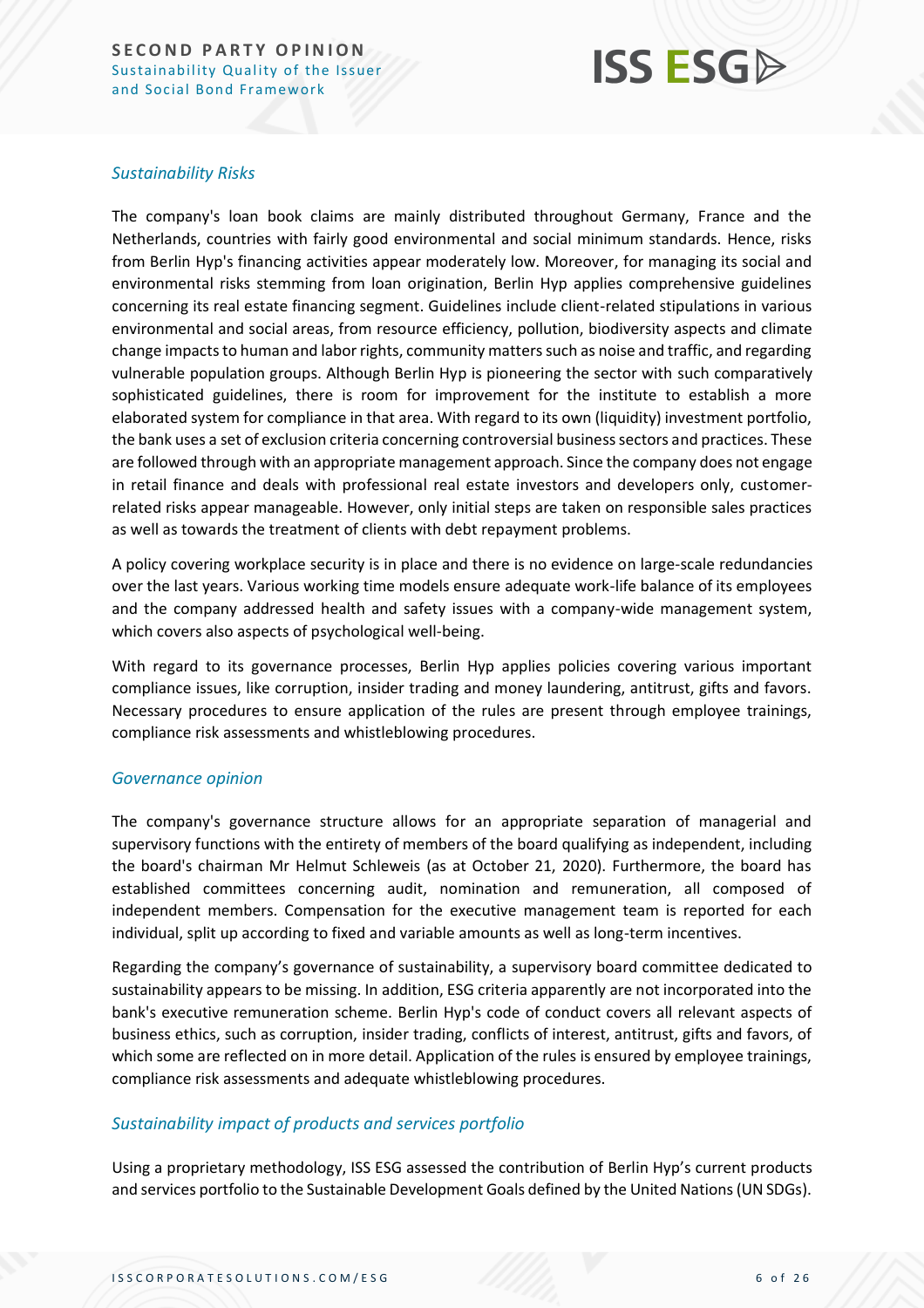

This analysis is limited to the evaluation of final product characteristics and does not include practices along Berlin Hyp's production process.

| <b>PRODUCT/SERVICES</b><br><b>PORTFOLIO</b>                                                          | <b>ASSOCIATED</b><br><b>PERCENTAGE OF</b><br><b>REVENUE</b> | <b>DIRECTION OF</b><br><b>IMPACT</b> | <b>UN SDGS</b>                                                                  |
|------------------------------------------------------------------------------------------------------|-------------------------------------------------------------|--------------------------------------|---------------------------------------------------------------------------------|
| <b>Financing of</b><br>affordable housing<br>(for low- to median-<br>income households)              | 5.8%                                                        | <b>CONTRIBUTION</b>                  | NO<br>POVERTY<br>REDUCED<br>INEQUALITIES<br><b>11 SUSTAINABLE CITTES</b><br>(≡⊾ |
| <b>Financing of</b><br>buildings certified to<br>a comprehensive<br>sustainable building<br>standard | 19.3%                                                       | <b>CONTRIBUTION</b>                  | 13 GLIMATE<br>AFFORDABLE AND<br><b>11 SUSTAINABLE CITIES</b>                    |

#### *Breaches of international norms and ESG controversies*

As of 06.04.2022, the company is not facing any severe controversy.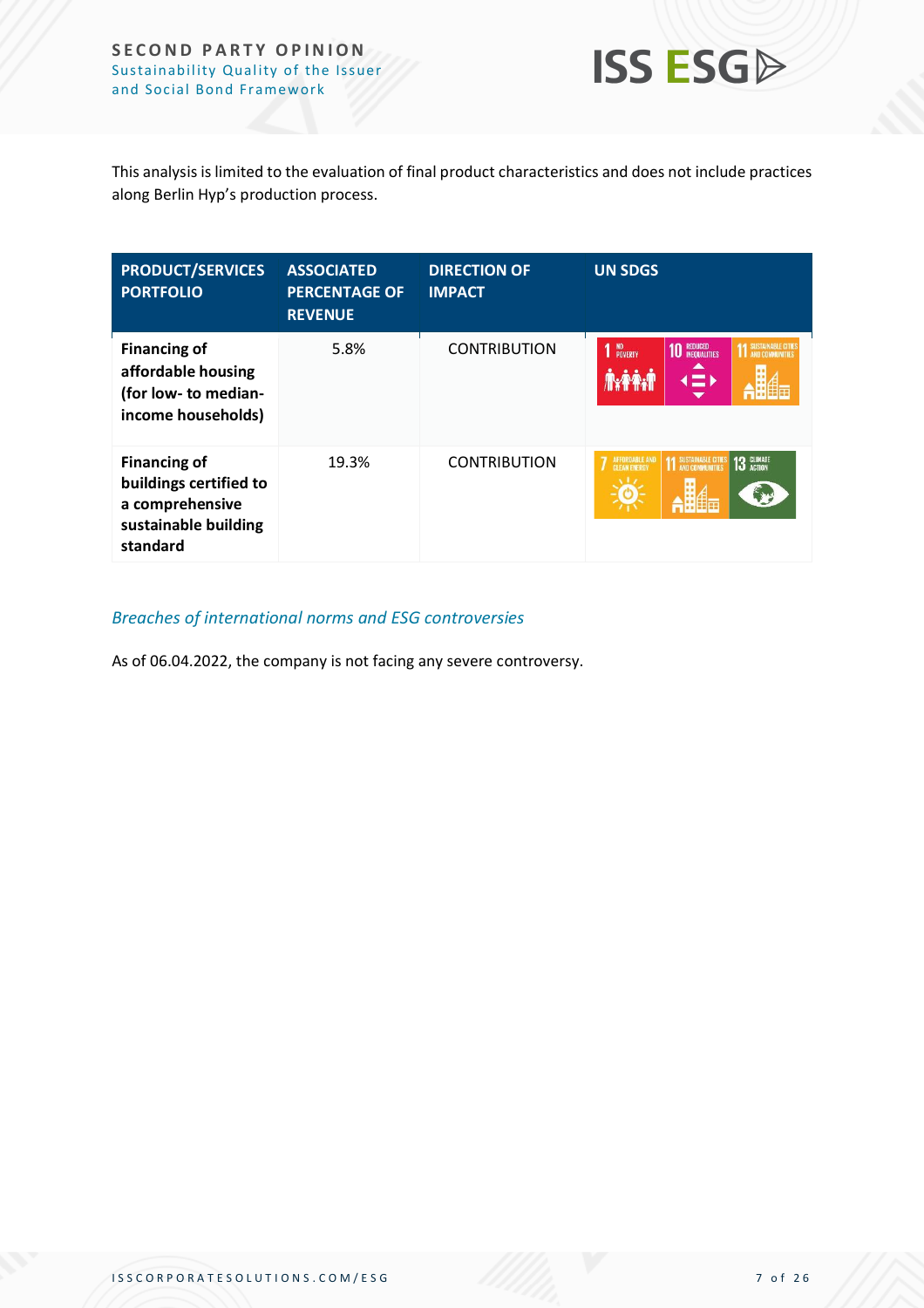#### <span id="page-7-0"></span>B. CONSISTENCY OF SOCIAL BONDS WITH BERLIN HYP'S SUSTAINABILITY STRATEGY

#### *Key sustainability objectives and priorities defined by the issuer*

In 2013, Berlin Hyp started integrating numerous ESG criteria into its existing policy and practices, leading to the company's financing of energy-efficient green buildings which is material to its core business: commercial real estate lending. Berlin Hyp's ambition to have a leading position in green finance was translated into concrete terms by setting a strategic performance target (SPT) to expand its Green Finance Portfolio to 20 percent of its overall loan portfolio by year-end 2020 – which was achieved a year ahead of schedule. In 2021, the company expanded on its sustainability strategy by launching its 'ESG Target Visions' which consists of four different dimensions, as shown in the graph below<sup>6</sup>.

Key elements of the ESG Target Vision's sustainable business portfolio dimension are as follows:

- 1. Reduction of  $CO<sub>2</sub>$  intensity in the portfolio and climate-neutral portfolio by 2050 at the latest
- 2. A portion of 1/3 of loans is designated for energy efficient green buildings in Berlin Hyp's loan portfolio by 2025
- 3. Establishment of 100 percent portfolio transparency by 2023 prerequisite for a systematic determination of energy performance as well as carbon and climate risks within Berlin Hyp's overall loan portfolio by 2025
- 4. Enhance advice and financing for customers who seek the transition to energy-efficient properties
- 5. 40 percent of Berlin Hyp's capital markets funding mix to consist of ESG refinancing instruments by 2025

Nonetheless, Berlin Hyp's ESG policy expands beyond the environmental goals. The Bank acknowledges the increasing social significance of the real estate sector and aims to strengthen its relevance in its core lending business.

Berlin Hyp's strategy on social issues takes a two-dimensional approach: an internal strategy (horizontal dimension) within the entity level and an external strategy (vertical dimension) related to its impact on society outside of its own entity. The intended purpose of these strategies is for Berlin Hyp to address different salient social issues.

On an entity-level, Berlin Hyp reports that it addresses human capital management issues by the following practices: creating a healthy and motivating corporate culture, following practices in relation to occupation healthy and safety in accordance with legal requirements or as regulated by "Betriebsvereinbarung" (an agreement between staff and management representative), investing in employee training and ensuring diversity and inclusion through policy commitment and several measures.



Source: Berlin Hyp 2022 Social Bond Framework

<sup>6</sup> Berlin Hyp, 2021, Sustainability Report: One world, One goal, One Team,

<https://www.berlinhyp.de/files/media/corporate/nachhaltigkeit/strategie/en/bhyp-fl-esg-positionspapier-eng-ew2.pdf>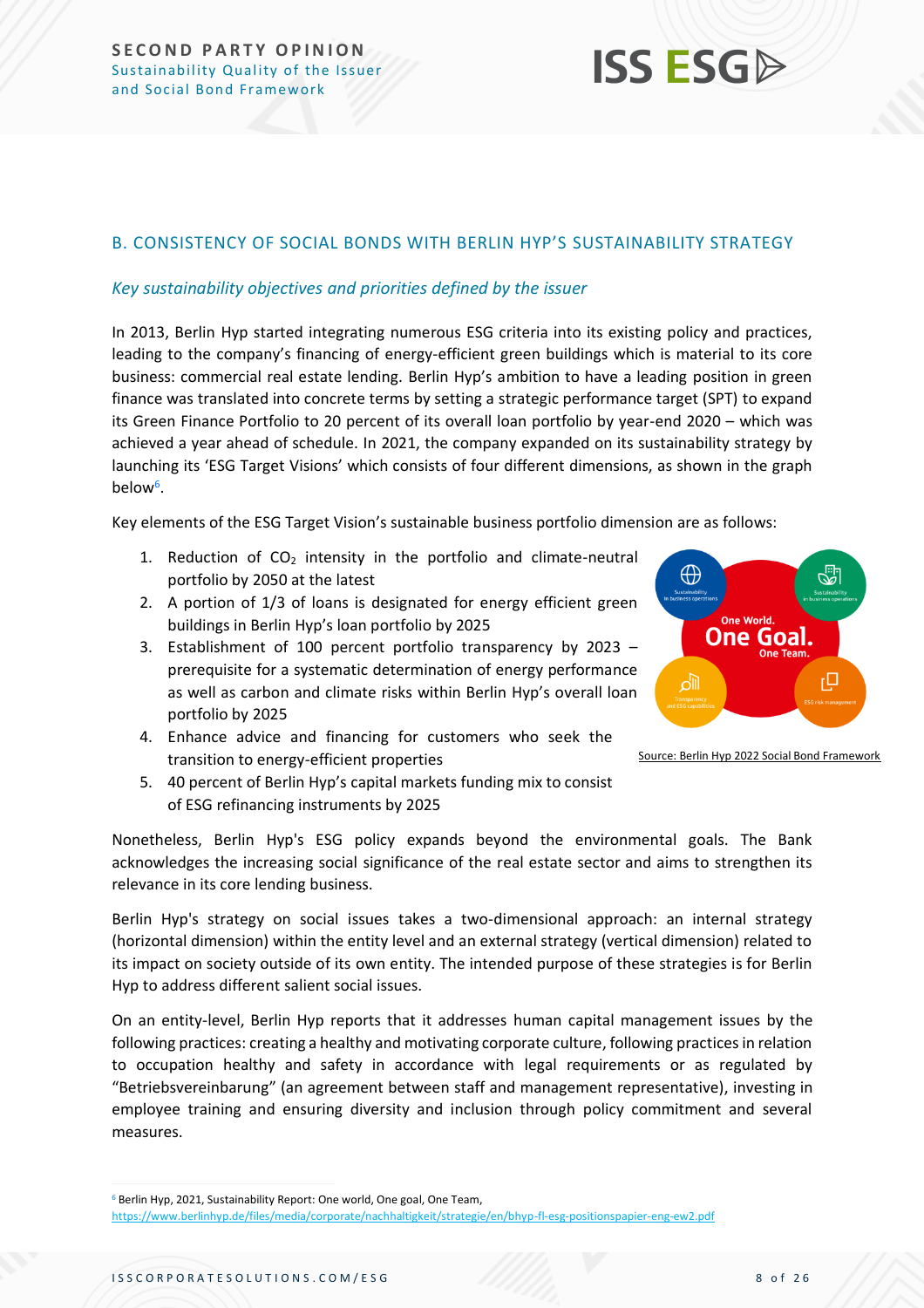

While on its external societal impact, the company states that it addresses its relationship with suppliers, and its investment criteria – with the purpose of making sure that its investments have a positive contribution to the society. The company explains that it does that through an investment criteria based on the ten principles of the Global Compact, other internationally recognized sustainability standards and the Bank's compliance requirements, Berlin Hyp conducts a negative screening to ensure that adverse societal impacts are avoided.

#### *Rationale for issuance*

Berlin Hyp considers that the business activities conducted in the real estate industry are an important contribution to economic prosperity and social well-being. The infrastructure which the industry develops, builds, and maintains, creates fundamental value for the economy and serves as the basis for commercial and retail activity, as well as the development of the housing market.

The housing situation in Germany and the Netherlands are under pressure for years. In Germany, the increase in rents over the past decade has outpaced the European average<sup>7</sup>. The average rent in 2019 in Germany consisted of up to 30 percent of the household net income<sup>8</sup>, while approximately 14 percent of the population were overburdened by their housing costs in 2020 - meaning more than 40 percent of disposable income was spent on housing<sup>9</sup>. In retrospect, Germany's proportion of social housing<sup>10</sup> is very low, accounting for approximately 2.7 percent of the total housing stock and is aggravated by a shortfall of social housing, expected to reach up to 600,000 units for the period 2014-  $2025$   $^{11}$ .

While in the Netherlands, the sluggish expansion of new construction in combination with a strong increase in the number of households has contributed to an overall housing shortage in 2020 estimated to be 331.000 dwellings, around 4.2 percent of the total stock <sup>12</sup>. This explains the sharp increase in rents of 15 percent over the last five years<sup>13</sup>. For households at the lower end of the income spectrum (gross income of up to 34,299 euros), the situation has been even more drastic, with the gross housing expenses reaching almost 40 percent in 2015. This development is a key driver for societal inequalities and spatial segregation. .

That said, Berlin Hyp aims to support these challenges and acknowledges its social responsibility to promote the availability of affordable<sup>14</sup> living space through issuance of social bonds.

#### *Contribution of Use of Proceeds categories to sustainability objectives and priorities*

ISS ESG mapped the Use of Proceeds categories financed under these Social Bonds with the sustainability objectives defined by the issuer, and with the key ESG industry challenges as defined in

<sup>7</sup> Housing Europe, 2021, The State of Housing in Europe[, https://www.stateofhousing.eu](https://www.stateofhousing.eu/#p=1)

<sup>8</sup> Bundesministerium des Innern, für Bau und Heimat (BMI), 2020, Vierter Bericht der Bundesregierung über die Wohnungs- und Immobilienwirtschaft in Deutschland und Wohngeld- und Mietenbericht 2020.

<sup>9</sup> Destatis (29.10.2020). « 14% der Bevölkerung im Jahr 2019 durch Wohnkosten überlastet ». Pressemitteilung Nr. 428. [https://www.destatis.de/DE/Presse/Pressemitteilungen/2020/10/PD20\\_428\\_639.html](https://www.destatis.de/DE/Presse/Pressemitteilungen/2020/10/PD20_428_639.html)

<sup>10</sup> According to Housing Europe, social housing by the German definition is housing, which is built using state financial supports, in return for which the owners must provide a legally defined sub-market rent to low and moderate income households.

<sup>&</sup>lt;sup>11</sup> Housing Europe, 2021, The State of Housing in Europe, https://www.stateofhousing.eu

<sup>12</sup> Housing Europe, 2021, The State of Housing in Europe, https://www.stateofhousing.eu

<sup>&</sup>lt;sup>13</sup> Peter Boelhouwer, 2020, The housing market in The Netherlands as a driver for social inequalities: proposals for reform, International Journal of Housing Policy, 20:3, 447-456, DOI: 10.1080/19491247.2019.1663056

<sup>14</sup> Affordable housing includes social housing but is not limited to it. While social housing necessarily includes subsidies by official entities/authorities, affordable housing can be but doesn't need to be subsidized. Social housing tenants need to hold a permit for subsidized housing. Tenants of affordable housing buildings that are not social housing buildings do not need to have such a permit.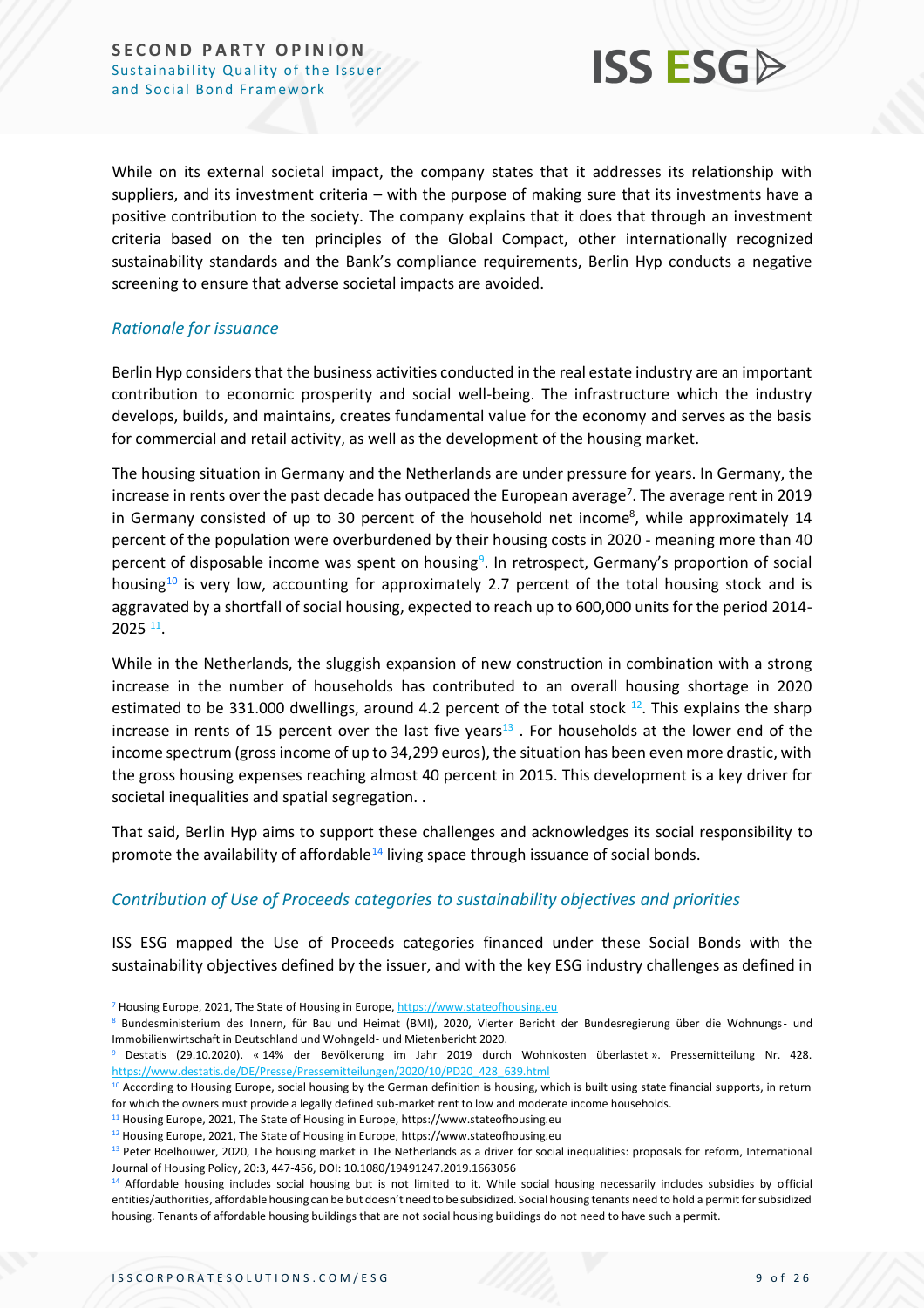

the ISS ESG Corporate Rating methodology for the Mortgage & Public Sector Finance sector. Key ESG industry challenges are key issues that are highly relevant for a respective industry to tackle when it comes to sustainability, e.g. climate change and energy efficiency in the buildings sector. From this mapping, ISS ESG derived a level of contribution to the strategy of each Use of Proceeds categories.

| USE OF PROCEEDS              | <b>SUSTAINABILITY OBJECTIVES</b> | <b>KEY ESG INDUSTRY</b> | <b>CONTRIBUTION</b>                     |
|------------------------------|----------------------------------|-------------------------|-----------------------------------------|
| <b>CATEGORY</b>              | <b>FOR THE ISSUER</b>            | <b>CHALLENGES</b>       |                                         |
| Affordable<br><b>Housing</b> |                                  |                         | Contribution to a<br>material objective |

**Opinion:** *ISS ESG finds that the Use of Proceeds financed through this bond are consistent with the issuer's sustainability strategy and material ESG topics for the issuer's industry. The rationale for issuing Social Bonds is clearly described by the issuer.*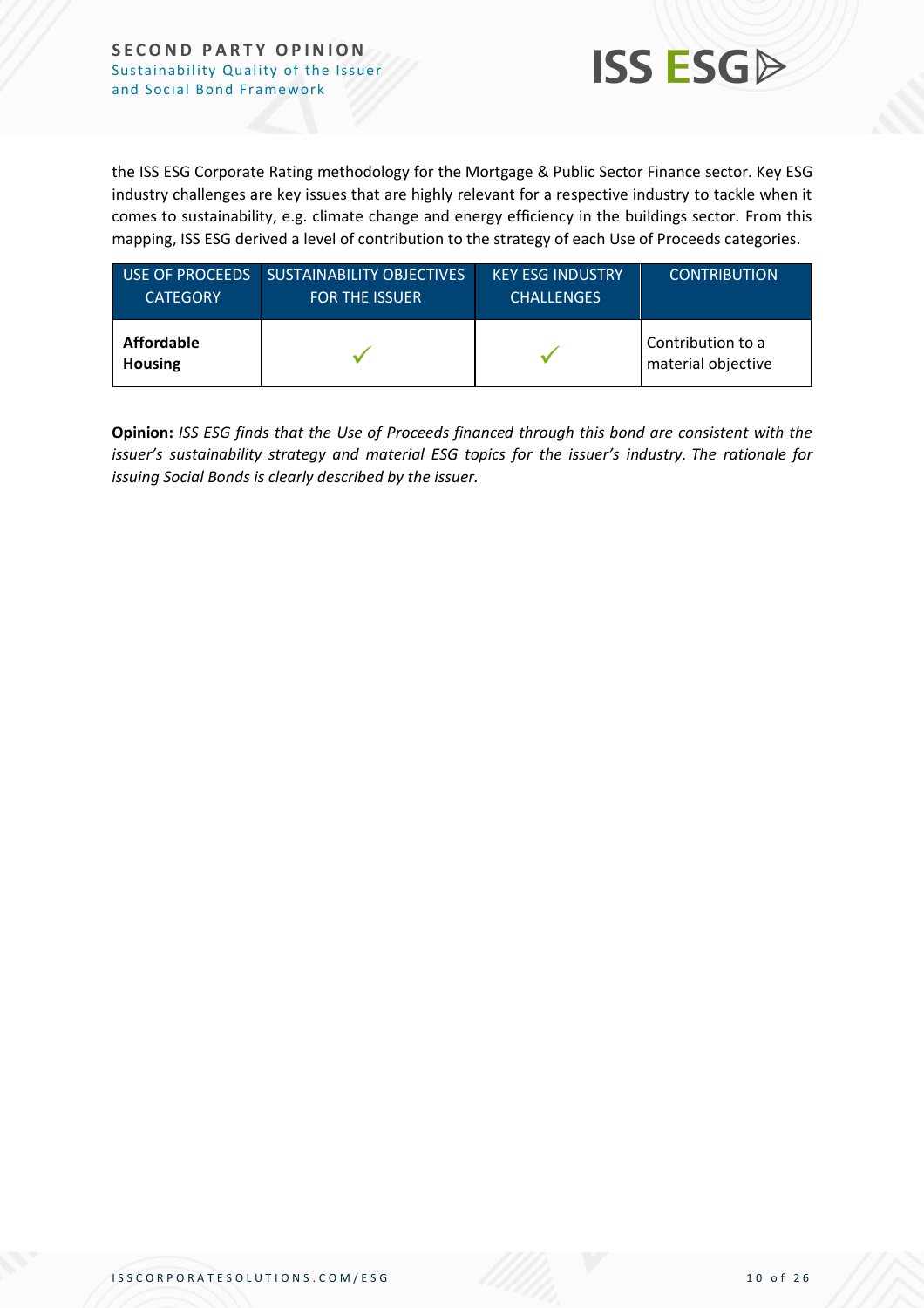

### <span id="page-10-0"></span>**PART II: ALIGNMENT WITH ICMA SOCIAL BONDS PRINCIPLES**

#### **1. Use of Proceeds**

#### **FROM ISSUER'S FRAMEWORK**

An amount equal to the proceeds of Berlin Hyp's Social Bonds will be used to (re)finance Eligible Social Assets. Eligible Social Assets are defined as loans and investments for the (i) acquisition or (ii) construction or (iii) refurbishment of Affordable Housing Buildings as defined below. The mortgages on these Affordable Housing Buildings serve as collateral for loans on Berlin Hyp's balance sheet.

If they are used for Social Pfandbriefe, the loans have to be eligible for and be included in in the Bank's mortgage cover pool. Berlin Hyp's criteria for Eligible Social Assets are:

| <b>Social</b><br><b>Bond</b><br><b>Principles</b><br>category | <b>Eligible Social Assets</b>                                                                                                                                                                                                                             |
|---------------------------------------------------------------|-----------------------------------------------------------------------------------------------------------------------------------------------------------------------------------------------------------------------------------------------------------|
|                                                               | Eligibile Social Assets are loans for multi-familiy buildings owned by specific<br>organizations in the following countries and meeting the following criteria:                                                                                           |
|                                                               | In Germany (for more information see Appendix I):                                                                                                                                                                                                         |
|                                                               | Non-profit oriented municipal housing companies<br>Non-profit oriented housing co-operations<br>Private housing companies and project developers, which are committed<br>publicly to social responsibility and the offering of affordable housing<br>and: |
|                                                               | To be considered an Affordable Housing Building and for each respective<br>loan to one of the above housing providers to be eligible under this<br>Framework, the underlying housing needs to pass the Housing Benefit Act<br>Test                        |
|                                                               | Target population                                                                                                                                                                                                                                         |
|                                                               | Lower-income groups and households whose income is above the basic<br>social security level but who, without state support, are at risk of spending<br>more than 30 percent of their net income on housing costs                                          |
|                                                               | In The Netherlands (for more information see Appendix II):                                                                                                                                                                                                |
|                                                               | Authorized institution ("toegelaten instelling") in the context of the 2015<br>update of the Dutch Housing Act, further defined as Social Housing<br>Organisation ("SHO")                                                                                 |
| Affordable<br>Housing                                         | • Private housing companies and project developers, which are committed<br>publicly to social responsibility and the offering of affordable housing<br>and:                                                                                               |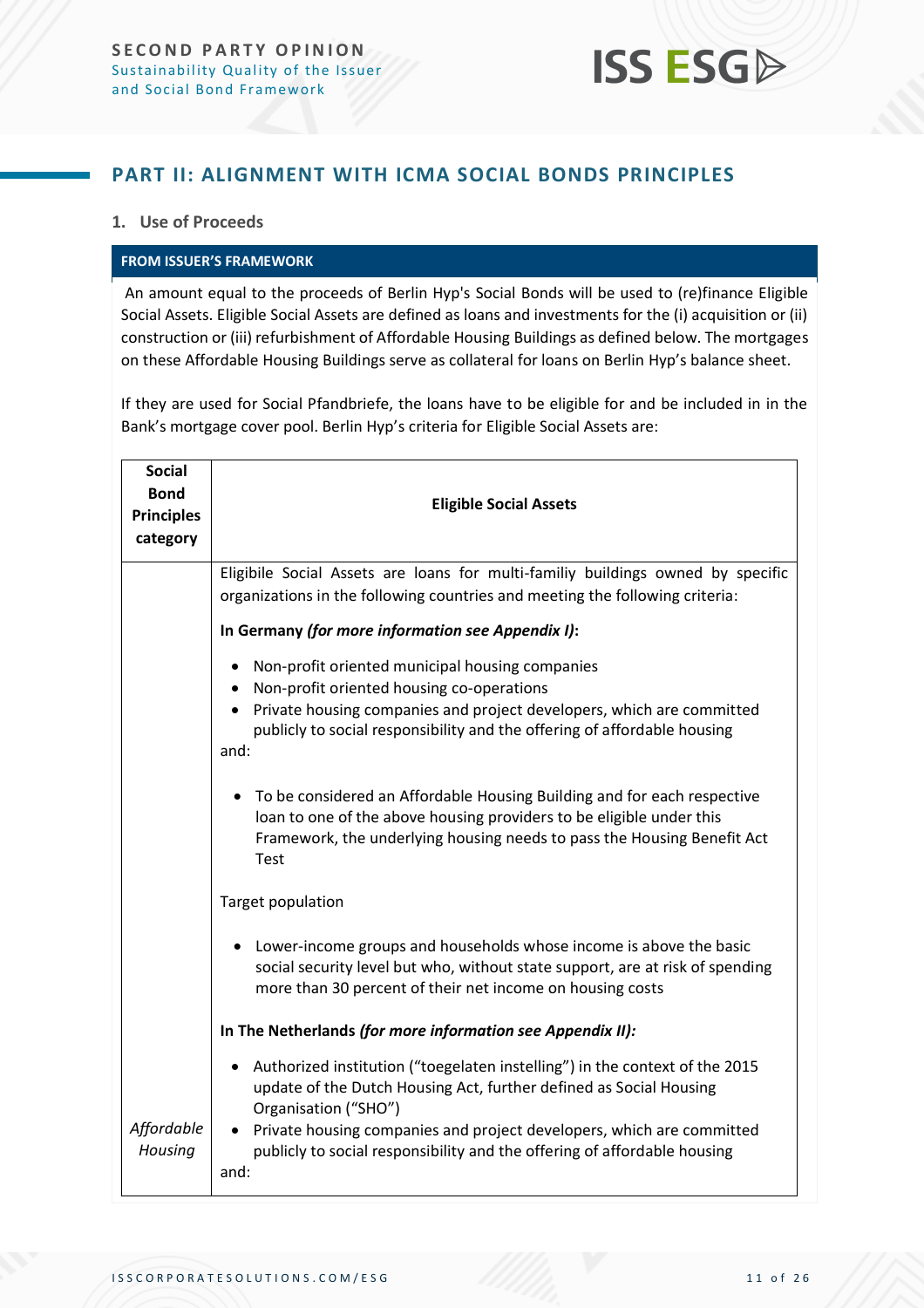

• Rental prices per house or average rental price in case of a multi-family building do not exceed the annually updated social housing (or liberalization) threshold as defined in Article 47 of the Dutch Housing Act (in 2021: EUR 752,33)

Target population

• Households that are decoupled from wage development, such as lowincome households, the unemployed or pensioners<sup>15</sup>. In specific cases other urgent reasons can be defined by individual municipalities as set out in a municipality-specific housing decree ("Huisvestingsverordening"), which are based on article 8, sub 1 in the Housing Act 2014, or later adjustments. Examples are medical reasons or refugees granted asylum.

#### Environmental Minimum Safeguards

For Berlin Hyp, climate protection and social compatibility go hand in hand, which is why energetically poor apartments are not eligible assets within this Framework. Only buildings within the energetically best 70 percent of the national residential building stock are eligible, which, as of 2021, translates to a final energy demand of max. 151.1 kWh/m<sup>2</sup>/a<sup>16</sup>.

To avoid any double counting issues, Berlin Hyp's eligible assets must not be part of the Green Finance portfolio.

*Opinion: ISS ESG considers the Use of Proceeds description provided by Berlin Hyp's Social Bond Framework as aligned with the ICMA Social Bonds Principles. The company defines eligible social assets in a clear and transparent manner. In addition, the issuerset an exclusion criteria with regard to energy efficiency, in line with best market practices.*

#### **2. Process for Project Evaluation and Selection**

#### **FROM ISSUER'S FRAMEWORK**

Berlin Hyp firmly anchors the Framework in its internal process for evaluating and selecting Eligible Social Assets complying with the criteria described in Section 4.1. within its credit process.

Berlin Hyp has established a Sustainable Finance Commission ("SFC"; previously Green Building Commission<sup>17</sup>) which consists of representatives from various divisions of the Bank. Among them are all departments involved in the financing/refinancing value chain: Origination, Portfolio

<sup>&</sup>lt;sup>15</sup> More information can be found in Appendix II of Berlin Hyp's Social Bond Framework

<sup>&</sup>lt;sup>16</sup> This threshold was defined in an assessment on the energy-efficiency of the German residential building stock by Drees & Sommer by order of Berlin Hyp in October 2021. Drees & Sommer based their assessment on publicly available Data such as DENA Gebäudereport or the co2online database.

<sup>17</sup> As Berlin Hyp intends to focus more on social aspects of its core business, CRE financing, it has replaced its Green Building Commission by the SFC in 2021. By doing so, it allows the commission to oversee the development of potential future social financing and re-financing products and keeping the respective frameworks in line with current best market practice and relevant regulation.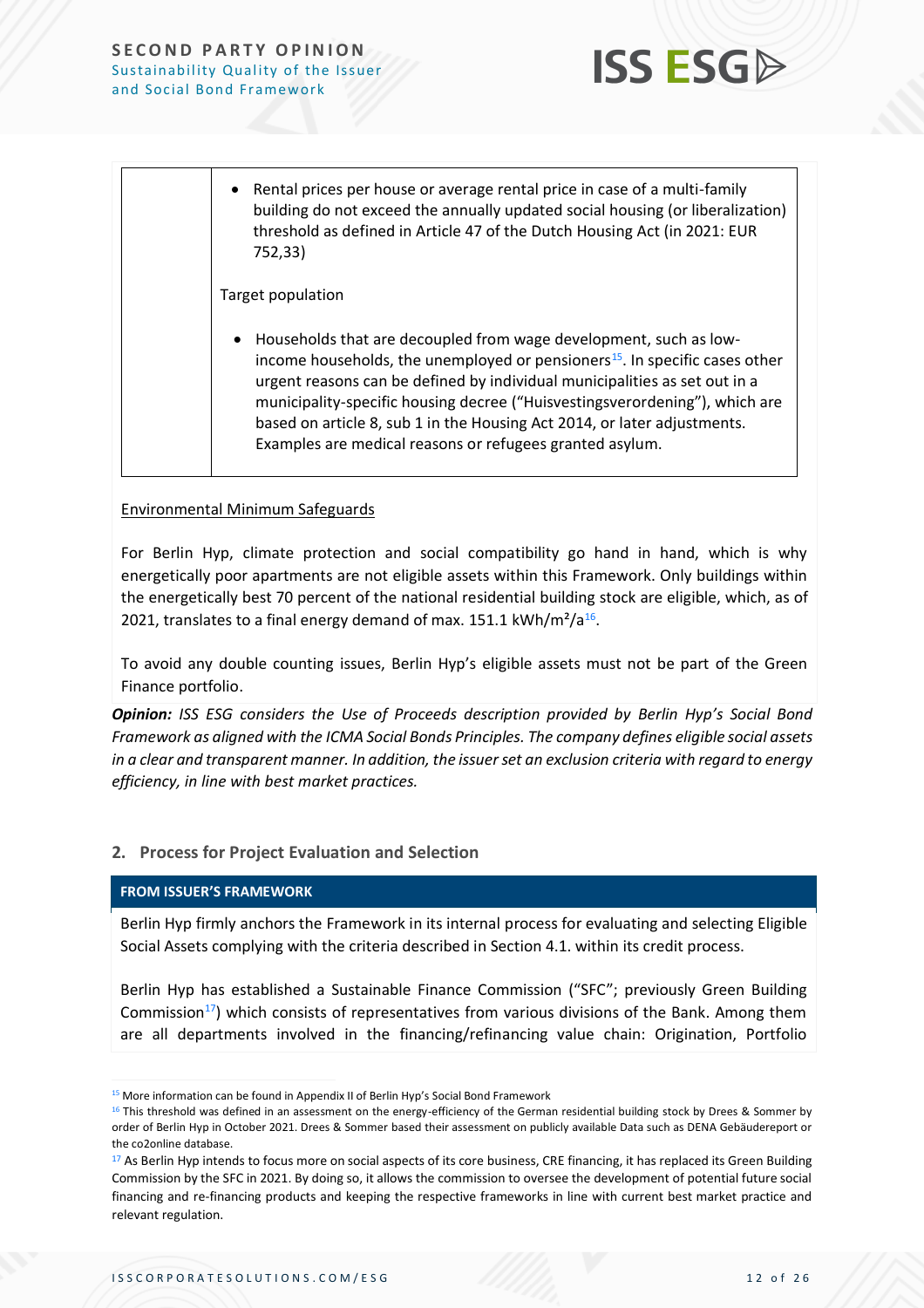

Management, Credit, Appraisal and Treasury. Among others, Risk Controlling and Corporate Strategy are part of the SFC too. In its regular meetings the SFC discusses whether the eligibility criteria described in Section 4.1 are still in line with best market practices and relevant regulation. If not, the SFC will discuss potential changes and decide how to adapt the eligibility criteria. All potential further developments of the Eligibility Criteria are to be targeted at increasing the robustness and level of ambition of the Framework. Further developments might also include the definition of social project categories beyond Affordable Housing Buildings, for instance loans to foundations who exclusively pursue charitable and non-profit making purposes in accordance with the section "Tax-Deductible Purposes" of German tax law (§52 and §53 AO).<sup>18</sup>

Berlin Hyp's Process of Evaluation and Selection starts by proving compliance with the eligibility criteria defined in Section 4.1 at the earliest possible stage of loan origination. All Eligible Social Assets which are approved via the procedure set out in the Process of Evaluation and Selection will be included in the Social Finance Portfolio.

As Berlin Hyp considers to set price incentives for Eligible Social Assets compared to loans for noneligible residential buildings, an analysis of an asset's compliance with the eligibility criteria described in Section 4.1 must be completed prior to pricing.

To identify an asset's compliance with the eligibility criteria, the Bank reviews documents which are regularly provided by the borrowers for the appraisal of the building and the cash flow analysis. Moreover, borrowers are asked to provide energy performance certificates or to disclose energy performance calculations. Borrowers which fall into the category "Private Housing Providers" should also provide relevant documents proving a traceable public commitment to affordable housing. Also, the Bank may ask borrowers to provide relevant additional documents to prove their eligibility for the Bank's Social Finance Portfolio.

To the extent that relevant documents are provided, the experts in the Bank's responsible divisions pre-assess a property's potential alignment with the eligibility criteria described in Section 4.1. The selection process is carried out on the basis of various aspects such as category determination, selection of customer type and characteristics of private housing providers.

To be included in the Bank's Social Finance Portfolio, potential social assets will need a second positive sign-off by the Bank's Treasury department. Only thereafter, loans are classified as social bond eligible in the Bank's loan monitoring system.]

Berlin Hyp tries as far as possible to integrate the concept of availability, accessibility, acceptability and quality  $(AAAQ)^{19}$  presented in the final report on the social taxonomy of the Platform on Sustainable Finance in the process of selection of project.

To ensure assets comply with the Eligibilty Criteria throughout their term, Berlin Hyp's Sustainable Finance Commission reassesses their alignment on the basis of the most recent available data at

<sup>&</sup>lt;sup>18</sup> In the event of a substantial change in eligibility criteria and/or definitions of social projects, Berlin Hyp shall make every effort to update its framework accordingly, have its updated framework assessed by a Second Party Opinion and communicate the changes to the public.

<sup>&</sup>lt;sup>19</sup> Platform on Sustainable Finance (2022). Final Report by Subgroup 4 : Social Taxonomy (p. 42)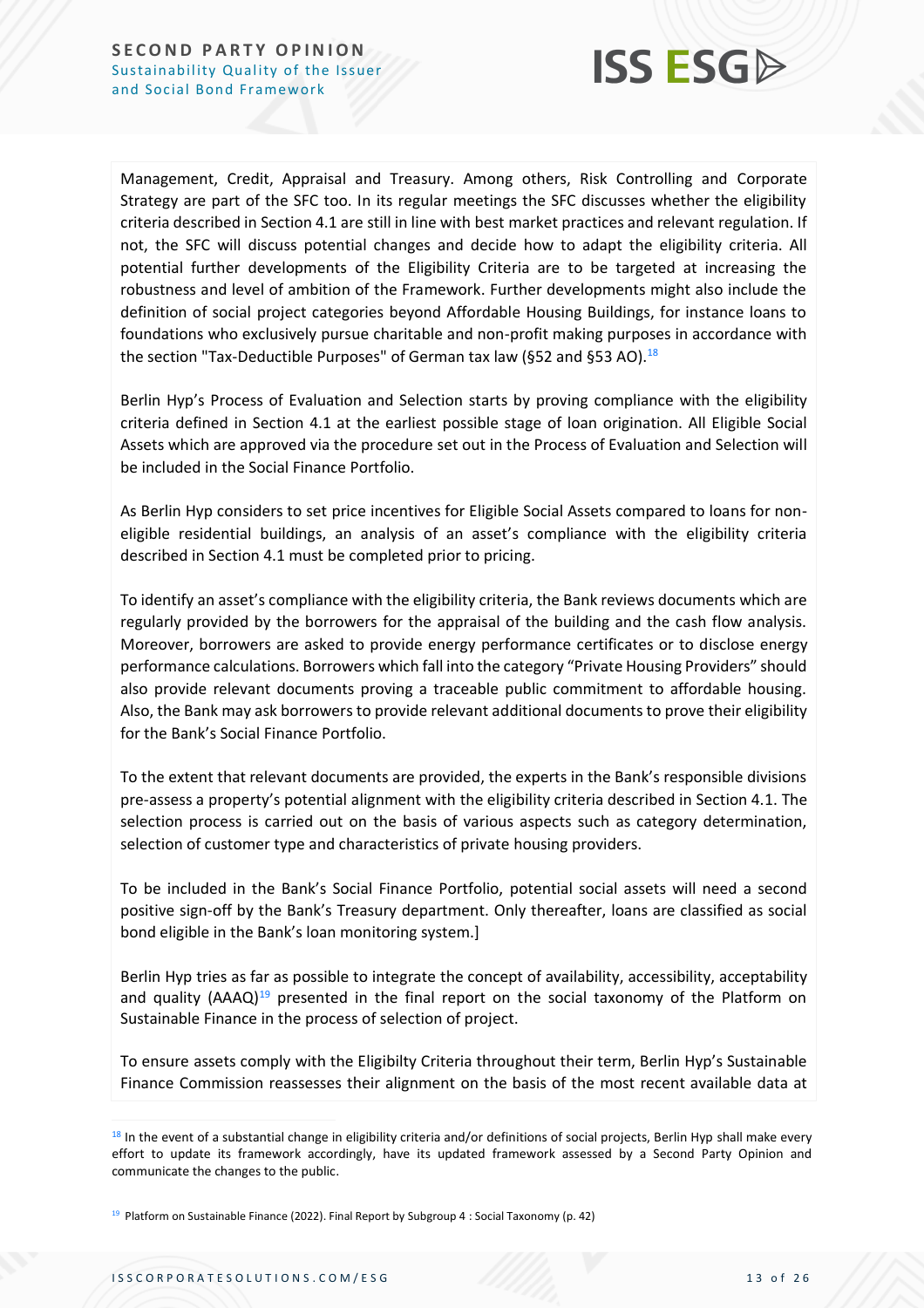

least once a year. If an asset no longer qualifies with the Eligibility Criteria described in Section 4.1 it is removed from the Bank's Social Finance Portfolio. All data about an asset's social characteristics and energy efficiency are documented in the Berlin Hyp's loan monitoring system even if the asset does not fulfill the Eligibility Criteria described in Section 4.1 for track record purposes. This documentation supports Berlin Hyp to provide information about the development of the portfolio's sustainability.

Berlin Hyp may use the expertise of its own staff or rely on external consultants and their data sources to identify Eligible Social Assets.

Berlin Hyp is constantly working on improving the ESG assessment in its loan origination process and for evaluating the assets' compliance with the eligibility criteria defined in Section 4.1. As a result, Berlin Hyp reserves the right to further develop its process of selection and evaluation at any time to reflect these improvements.

Berlin Hyp has put in place numerous procedures to manage ESG risks, for example:

- Berlin Hyp implemented an ESG Questionnaire enabling the bank to assess its borrowers' ESG quality resulting in an ESG score. Every borrower is asked to complete the questionnaire within the loan origination process. Moreover, it developed an additional questionnaire covering the EU Taxonomy's construction and building criteria, including technical screening criteria and DNSH criteria.
- There is close collaboration with the Data Management department to improve ESG-data generation and management which are used for reporting and classification, measuring ESG-related performance indicators.
- In connection with Berlin Hyp's transformation loan, an assessment of refurbishment potential of the bank's portfolio has been developed.

Another relevant factor includes the bank's extensive staff training on ESG related subjects.

*Opinion: ISS ESG considers the Process for Project Evaluation and Selection description provided by Berlin Hyp's Social Bond Framework as aligned with the ICMA Social Bonds Principles. The issuer's description of this section is in line with best market practices as it clearly defines responsibilities in the process for project evaluation and selection in a transparent manner and it involves various stakeholders in this process.* 

#### **3. Management of Proceeds**

**FROM ISSUER'S FRAMEWORK**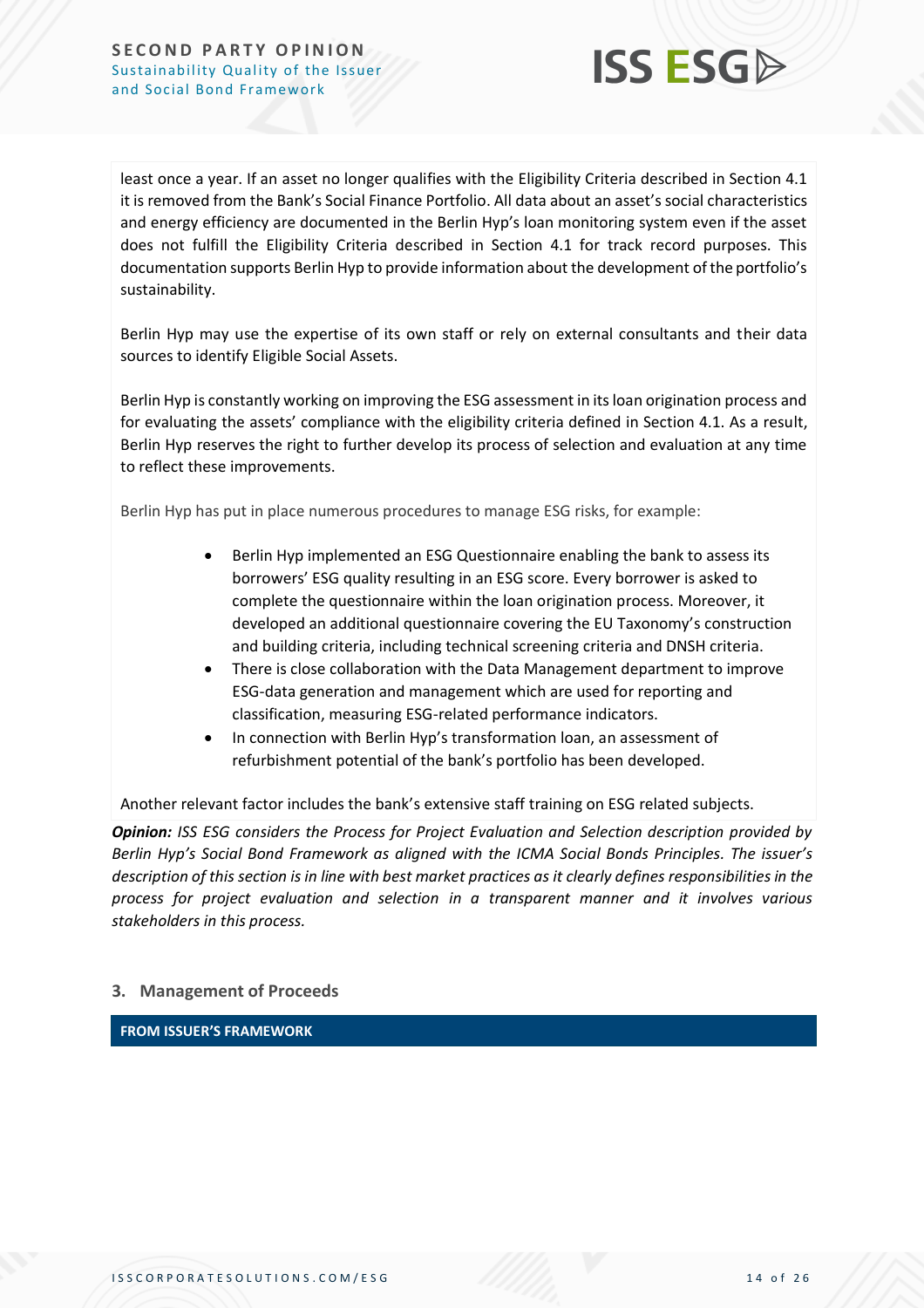

Berlin Hyp will manage the proceeds of any Social Bond on a portfolio basis. An amount equivalent to each Social Bond's net proceeds will be used exclusively to refinance Eligible Social Assets that are part of the Social Finance Portfolio**.** Eligible Social Assets have to meet the Eligibility Criteria as set out in Section 1 "Eligibility Criteria" at the date they are flagged as Eligible Social Assets. If the Bank chooses to enhance Eligibility Criteria, these new criteria are not applied retroactively to the existing Eligible Social Assets. Therefore, existing Eligible Social Assets do not lose their status if they do not meet the new Eligibility Criteria.

A new Social Bond can only be issued if there are free Eligible Social Assets with a sufficient aggregated nominal value on the Bank's balance sheet that have not already been used for previous Social Bonds. Eligible Social Assets shall not be allocated to more than one Social Bond of Berlin Hyp. This means that the aggregated nominal value of all outstanding Social Bonds shall not exceed the aggregated nominal value of Eligible Social Assets at any time. Furthermore, the Bank shall ensure a 10 per cent excess of Eligible Social Assets at issuance of a new Social Bond. Should, for any reason, any Eligible Social Asset be removed from the Bank's portfolio of Eligible Social Assets, resulting in an excess of Eligible Social Assets lower than 10 percent, Berlin Hyp shall replace it by one or more Eligible Social Assets to meet the aforementioned threshold in a timely manner.

Even so, the proceeds of Social Commercial Paper are allocated to Eligible Social Assets for an aggregated nominal amount of Eligible Social Assets which shall not exceed at any time half of the 10 percent excess of Eligible Social Assets.

In addition, the aggregated nominal value of outstanding Social Pfandbriefe shall not exceed the aggregated Eligible Social Assets in the Bank's mortgage cover pool at any time. If Eligible Social Assets mature or are redeemed before a Social Bond's maturity, they are replaced by other Eligible Social Assets.

*Opinion: ISS ESG finds that Management of Proceeds proposed by Berlin Hyp's Social Bond Framework is well aligned with the ICMA Social Bonds Principles, as all the proceeds are to be directly allocated to the eligible projects.* 

#### **4. Reporting**

#### **FROM ISSUER'S FRAMEWORK**

As long as Berlin Hyp has Social Bonds outstanding, the Bank will report on both the allocation of proceeds and the social impact of the Eligible Social Assets on an annual basis. Berlin Hyp will provide its annual "Social Bond Report" including an allocation and impact reporting on its website either as a separate report or combined with other green and/or sustainability-linked bond reports.<sup>20</sup> Those reports will remain available for investors for future reference on the Bank's website until maturity of the last social bond. Constituents of the Bank's annual Social Bond Report are listed below.

#### Allocation reporting

- o The development of Eligible Social Assets on Berlin Hyp's balance sheet, including but not limited to:
	- Volume and growth of the Social Finance Portfolio

<sup>20</sup> <https://www.berlinhyp.de/en/investors>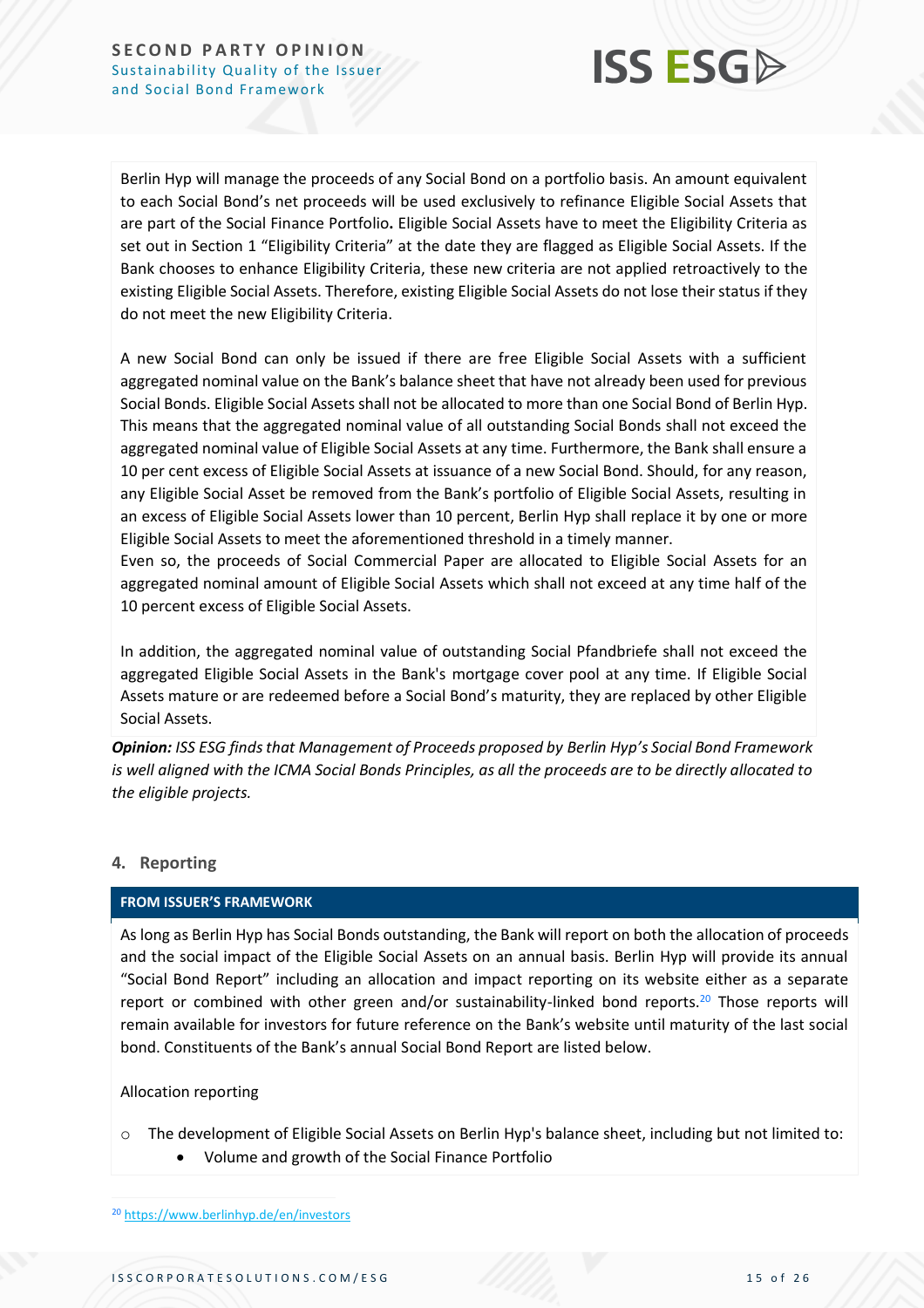• Breakdown of the Social Finance Portfolio by Eligible Social Asset subcategory and by geography

**ISS ESG** 

- Maturity of the social loans per Eligible Social Asset subcategory
- $\circ$  Progress report on the allocation of an equivalent amount to the net proceeds of the Social Bond to Eligible Social Assets, including:
	- Total amount of the net proceeds allocated to the Social Finance Portfolio
	- Total volume of outstanding Social Bond instruments
	- Maximum amount of outstanding Social Commercial Papers emissions over the period

#### Impact reporting

- o Where relevant, the Social Bond Principles' Harmonized Framework for Impact Reporting for Social Bonds<sup>21</sup> may guide impact reporting. Additional impact indicators may be developed over time when the net proceeds of the Social Bond are allocated to Eligible Social Assets. If there are significant changes with regard to the Social Bond Framework or the Eligible Social Assets that have a significant impact on the sustainable impact of the Social Bonds, Berlin Hyp will adapt the reporting and make it publicly available.
- o For further transparency, Berlin Hyp will publish an Impact Reporting Template, which discloses the indicators below, where feasible:

|                                              | <b>Project Category</b>                                                          |                                                                                                                                                                                | <b>Target</b>                                                           | <b>Social Indicator</b>                                                                                                                                                                                                                                                                                                                              |
|----------------------------------------------|----------------------------------------------------------------------------------|--------------------------------------------------------------------------------------------------------------------------------------------------------------------------------|-------------------------------------------------------------------------|------------------------------------------------------------------------------------------------------------------------------------------------------------------------------------------------------------------------------------------------------------------------------------------------------------------------------------------------------|
| <b>Social Bonds</b><br>Principle<br>Category | <b>Eligible Social</b><br><b>Assets</b><br>subcategory                           | <b>SDG addressed</b>                                                                                                                                                           | <b>Target Population</b>                                                | <b>Social Indicator</b>                                                                                                                                                                                                                                                                                                                              |
| Ex. Affordable<br>Housing                    | Ex.<br>Non-<br>$\bullet$<br>profit<br>oriented<br>housing<br>$CO-$<br>operations | Ex. reduction of<br>poverty (SDG 1)<br>and inequalities<br>$(SDG 10)$ and<br>supporting the<br>transition<br>toward<br>sustainable<br>cities<br>and<br>communities<br>(SDG 11) | Individuals/Families<br>Ex.<br>benefiting<br>from<br>subsidized housing | <b>Number</b><br>of<br>estimated<br>beneficiaries<br><b>Number</b><br>of<br>housing units<br>The total number<br>of flats situated<br>Affordable<br>in<br>Housing<br><b>Buildings</b><br><b>Number</b><br>оf<br>metres<br>square<br>supported<br>or<br>developed<br><b>Number</b><br>of<br>buildings<br>The<br>expected<br>number<br>οf<br>household |

 $21$  ICMA (2020). Working towards a Harmonized Framework for Impact Reporting for Social Bonds. [https://www.icmagroup.org/assets/documents/Regulatory/Green-Bonds/June-2020/Harmonized-Framework-for-Impact-](https://www.icmagroup.org/assets/documents/Regulatory/Green-Bonds/June-2020/Harmonized-Framework-for-Impact-Reporting-for-Social-BondsJune-2020-090620.pdf)[Reporting-for-Social-BondsJune-2020-090620.pdf](https://www.icmagroup.org/assets/documents/Regulatory/Green-Bonds/June-2020/Harmonized-Framework-for-Impact-Reporting-for-Social-BondsJune-2020-090620.pdf)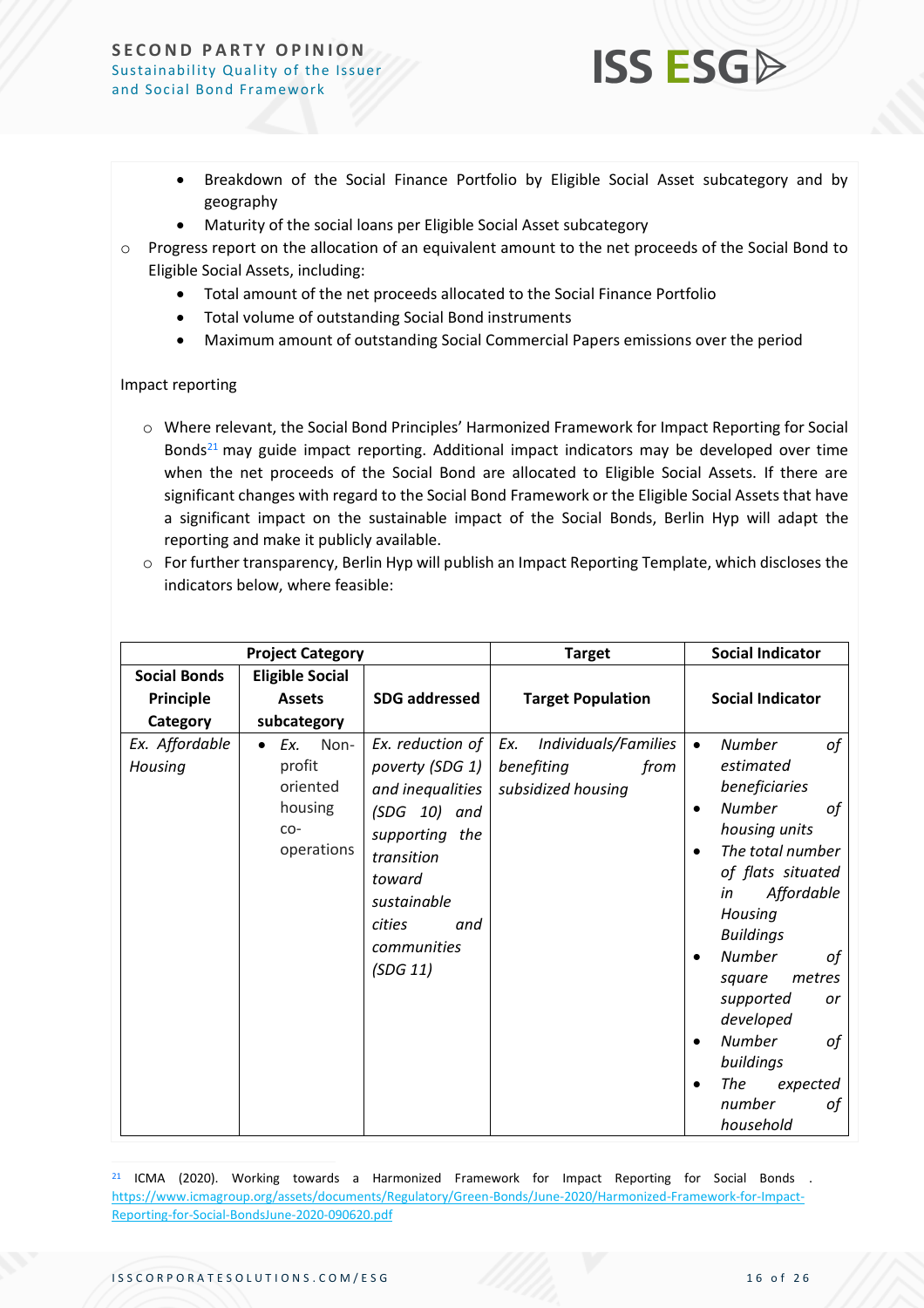

|--|

*Opinion: ISS ESG finds that the reporting proposed by Berlin Hyp's Social Bond Framework is in line with the ICMA Social Bonds Principles. Issuer's reporting description is also in line with best market practices as the issuer is transparent on the level of impact reporting and the information that will be disclosed in the impact reporting, as well as defines the frequency, scope, and duration of impact reporting*

#### **5. External review**

#### **FROM ISSUER'S FRAMEWORK**

#### **Second Party Opinion**

Berlin Hyp has appointed ISS-ESG to independently assess the social nature of its Social Bond Framework and its alignment with the Social Bond Principles. ISS-ESG applies its own framework to carry out this assessment. The results are documented in ISS-ESG's Second Party Opinion which is available on the Bank's website. The Second Party Opinion refers to the whole Social Bond Framework and includes every security that is issued under it.

#### **Annual Re-verification**

ISS-ESG or any other party appointed by Berlin Hyp later as a successor for ISS-ESG in the future will issue a report verifying the compliance of all issued bonds with the criteria documented in this program on an annual basis. These reports will reflect the results of the assessment of the social performance of the program and the issued Social Bonds. The reports will be published on the Bank's website.

In the event of material changes in the Social Bond Framework, Berlin Hyp will engage ISS-ESG or any other party service provider to provide the appropriate verification.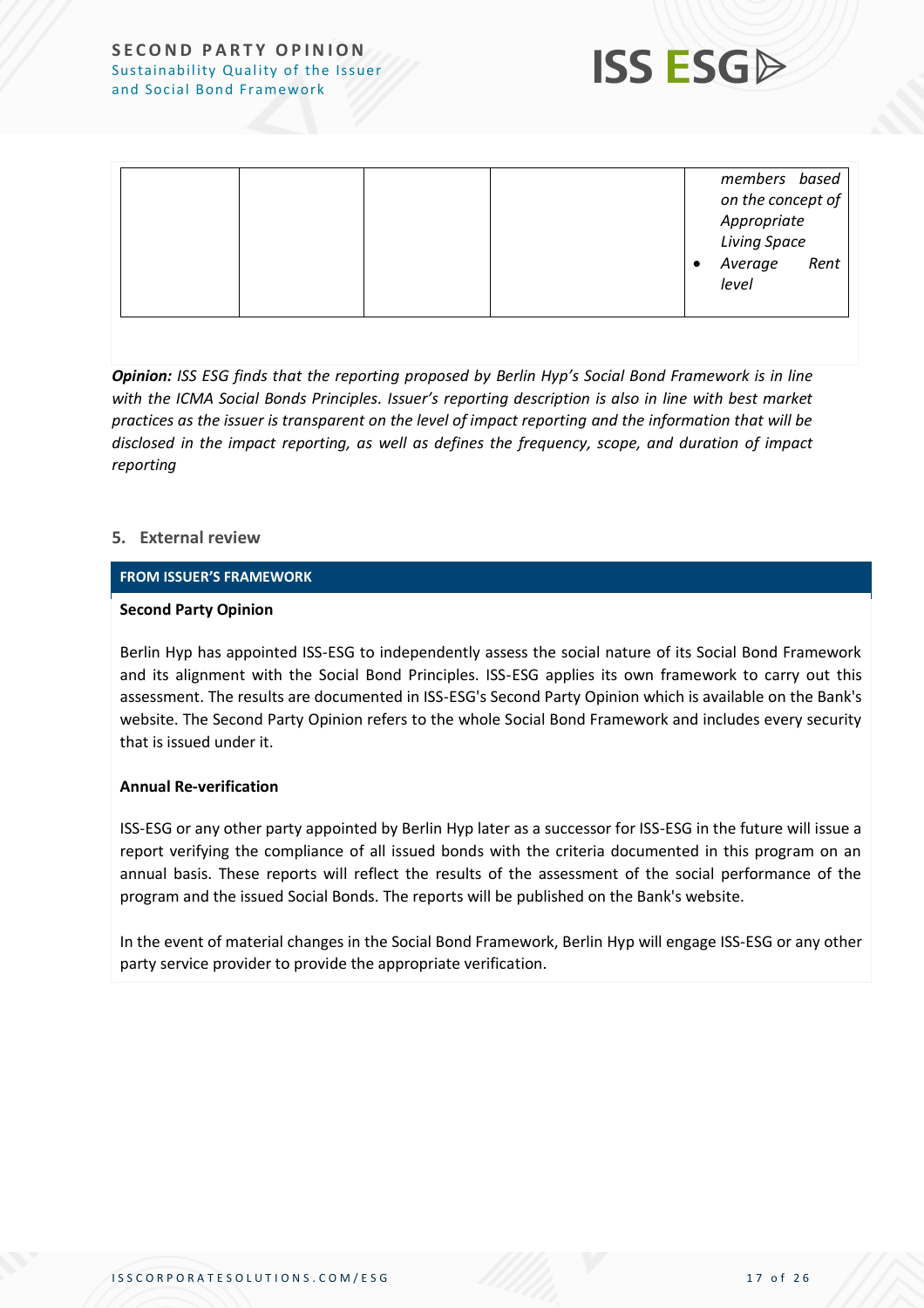### <span id="page-17-0"></span>**PART III: SUSTAINABILITY QUALITY OF THE ISSUANCE**

#### <span id="page-17-1"></span>A. CONTRIBUTION OF THE SOCIAL BONDS TO THE UN SDGs

Based on the assessment of the sustainability quality of the Social Bond Eligible Social Assets and using a proprietary methodology, ISS ESG assessed the contribution of the Berlin Hyp's Social Bonds to the Sustainable Development Goals defined by the United Nations (UN SDGs).

This assessment is displayed on 5-point scale (see Annex 2 for methodology):

| <b>Significant</b> | Limited <b>\</b>   | <b>No</b>         | Limited             | <b>Significant</b> |
|--------------------|--------------------|-------------------|---------------------|--------------------|
| <b>Obstruction</b> | <b>Obstruction</b> | <b>Net Impact</b> | <b>Contribution</b> | Contribution \     |

Each of the Social Bond's Use of Proceeds categories has been assessed for its contribution to, or obstruction of, the SDGs:

| <b>USE OF PROCEEDS</b>                                                                                                                        | <b>CONTRIBUTION OR</b><br><b>OBSTRUCTION</b> | <b>SUSTAINABLE DEVELOPMENT GOALS</b>                                                     |
|-----------------------------------------------------------------------------------------------------------------------------------------------|----------------------------------------------|------------------------------------------------------------------------------------------|
| <b>Social Housing</b><br>Financing of or investments in social<br>housing provided underserved<br>communities (e.g. low-income<br>population) | <b>Significant</b><br><b>Contribution</b>    | NO<br>POVERTY<br><b>10 REDUCED</b><br><b>SUSTAINABLE CITE</b><br>$\left( \equiv \right)$ |
| <b>Affordable Housing</b><br>Financing of or investments in<br>affordable housing to middle income<br>communities                             | <b>Limited</b><br><b>Contribution</b>        | NO<br>POVERTY<br><b>10 REDUCED</b><br><b>SUSTAINABLE CITY</b><br>$\blacksquare$          |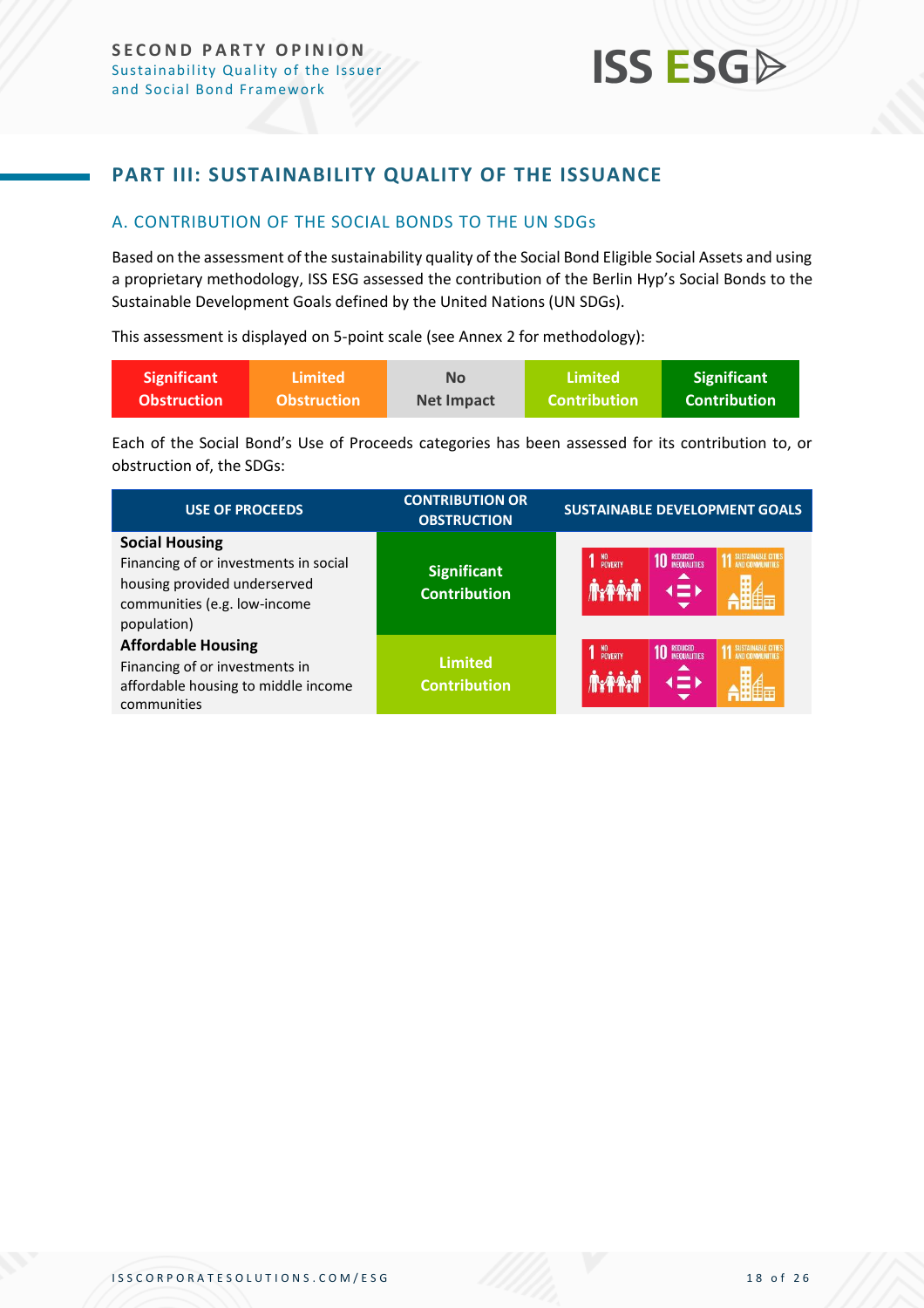

#### <span id="page-18-0"></span>B. MANAGEMENT OF ENVIRONMENTAL AND SOCIAL RISKS ASSOCIATED WITH THE ELIGIBLE SOCIAL ASSETS

#### **Affordable Housing**

As a Use of Proceeds category, affordable housing has significant contribution to SDGs 1 "No poverty", 10 "Reduced Inequalities", and 11 "Sustainable cities and communities". The table below presents the findings of an ISS ESG assessment of the Eligible Social Assets against ISS ESG KPIs.

#### **A S S E S S M E N T A G A I N S T I S S E S G K P I**

#### **Prerequisite for affordable housing**

- The issuer ensures that Eligible Assets assigned to non-profit oriented housing organizations are democratically organized. Housing co-operatives, by national legislation, are built upon the principle of democracy, with all members equally represented in the general assembly via equal voting rights (referred to in the Genossenschaftsgesetz). While
- ✓ for municipal housing companies, they commonly report to their respective municipal government which is democratically elected by universal suffrage in Germany and the Netherlands.
- ✓ Berlin Hyp'sselection criteria comply with the regulatory framework for affordable housing established by the Housing Benefit Act and the Dutch Housing Act.
- $\circ$ The issuer does not have a policy to ensure tenant rights include lifelong right of residence for housing categories $^{22}$  besides housing cooperatives (which by law ensures beneficiaries a lifelong right of residence).

#### **Site selection**

- ✓ The issuer has a policy in place for responsible site selection. Under this policy, clients are required to disclose environmental information in an ESG-questionnaire and EU Taxonomyquestionnaire.
- $\Omega$ The issuer does not have a policy in place to ensure that majority of assets to be (re) financed are located within 1 km from one or more modalities of public transport. However, it is noted that Berlin Hyp focuses on metropolitan areas where extensive public transportation networks are present.

#### **Construction standards**

✓ With regards to health and safety standards on construction sites, the assets are located in Germany and the Netherlands where there are laws and regulations in place ensuring construction safety standards<sup>23</sup>. Furthermore, the issuer has policy<sup>24</sup> in place to ensure EU

 $22$  For housing categories other than housing cooperatives, including municipal housing, Berlin Hyp cannot guarantee a right to lifelong residence as this is not ensured by law. Tenancies are commonly agreed by private contracts, which the issuer does not have access to.

 $23$  Relevant laws and regulations include Arbeitsschutzgesetz, Arbeitsstättenverordnung, Baustellenverordnung and Betriebssicherheitsverordnung in Germany, and ARBO law and 2012 Dutch Building Decree in the Netherlands where regular checks are performed by Netherlands Labour Authority (Nederlandse Arbeidsinspectie).

<sup>&</sup>lt;sup>24</sup> Guidelines on Human Rights, Diversity and Inclusion at Berlin Hyp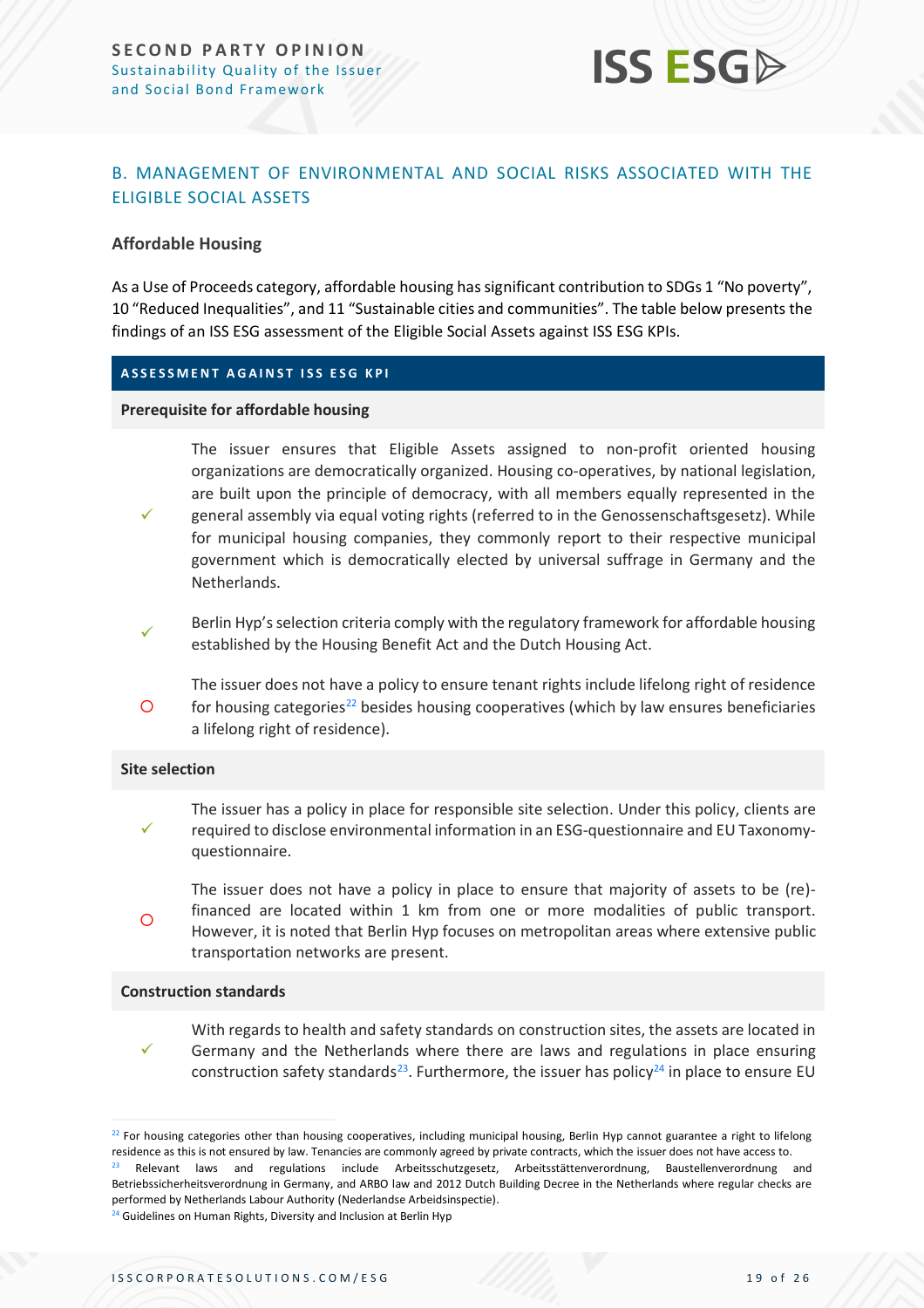

Taxonomy's minimum social safeguard standards are encompassed in its operations, committing to the Universal Declaration of Human Rights of the United Nations and the Conventions and core employment regulations of the Declaration of the International Labour Organisation.

 $\circ$ The issuer does not have comprehensive policy or measures in place regarding sustainable procurement of building material.

#### **Energy Efficiency**

✓ The issuer conditions the eligibility of assets under this framework on being among the top 70% energy efficient of the national residential building stock (as of 2021 this translates to a final energy demand of max. 151.1 kWh/m²/a).

#### **Safety of building users**

✓ Assets are located in Germany and the Netherlands, where there are laws and regulations in place ensuring operational safety of buildings<sup>25</sup>.

#### **Water management**

 $\Omega$ The issuer does not have a policy in place to ensure eligible social assets have relevant water use minimization measures in place.

<sup>&</sup>lt;sup>25</sup> In Germany, details are provided in the Bauordnung and the Landesbauordnung as well as the Brandschutzverordnung and the Brandschutzordnung. In the Netherlands this is part of the 2012 Dutch Building Decree and covers smoke detectors, non-flammable materials, sprinklers and escape routes.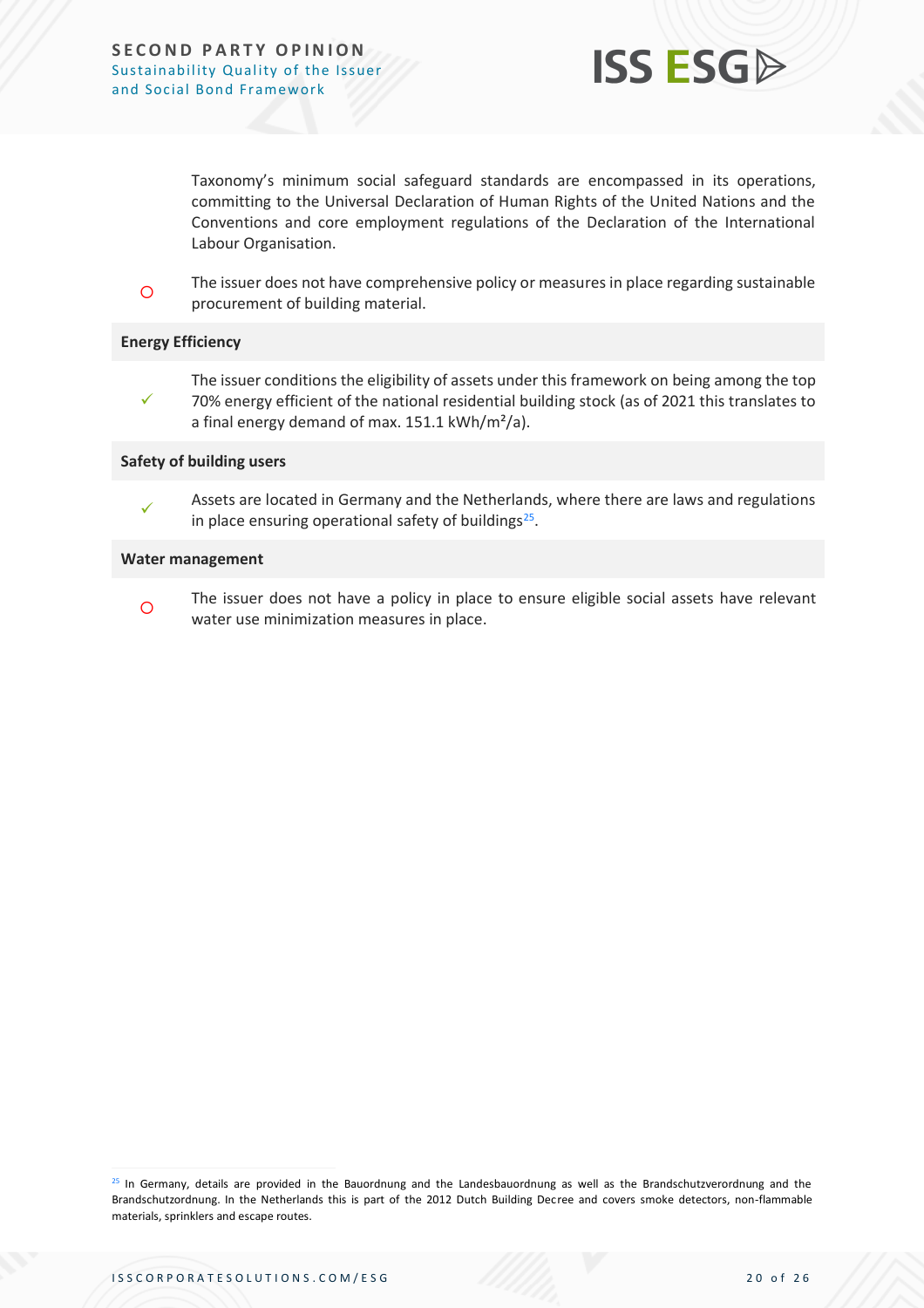

#### DISCLAIMER

- 1. Validity of the SPO: As long as there are no material changes to the Framework.
- 2. ISS ESG uses a scientifically based rating concept to analyse and evaluate the environmental and social performance of companies and countries. In doing so, we adhere to the highest quality standards which are customary in responsibility research worldwide. In addition, we create a Second Party Opinion (SPO) on bonds based on data from the issuer.
- 3. We would, however, point out that we do not warrant that the information presented in this SPO is complete, accurate or up to date. Any liability on the part of ISS ESG in connection with the use of these SPO, the information provided in them and the use thereof shall be excluded. In particular, we point out that the verification of the compliance with the selection criteria is based solely on random samples and documents submitted by the issuer.
- 4. All statements of opinion and value judgements given by us do not in any way constitute purchase or investment recommendations. In particular, the SPO is no assessment of the economic profitability and credit worthiness of a bond but refers exclusively to the social and environmental criteria mentioned above.
- 5. We would point out that this SPO, certain images, text and graphics contained therein, and the layout and company logo of ISS ESG and ISS-ESG are the property of ISS and are protected under copyright and trademark law. Any use of such ISS property shall require the express prior written consent of ISS. Use shall be deemed to refer in particular to the copying or duplication of the SPO wholly or in part, the distribution of the SPO, either free of charge or against payment, or the exploitation of this SPO in any other conceivable manner.

The issuer that is the subject of this report may have purchased self-assessment tools and publications from ISS Corporate Solutions, Inc. ("ICS"), a wholly-owned subsidiary of ISS, or ICS may have provided advisory or analytical services to the issuer. No employee of ICS played a role in the preparation of this report. If you are an ISS institutional client, you may inquire about any issuer's use of products and services from ICS by emailing [disclosure@issgovernance.com.](mailto:disclosure@issgovernance.com)

This report has not been submitted to, nor received approval from, the United States Securities and Exchange Commission or any other regulatory body. While ISS exercised due care in compiling this report, it makes no warranty, express or implied, regarding the accuracy, completeness or usefulness of this information and assumes no liability with respect to the consequences of relying on this information for investment or other purposes. In particular, the research and scores provided are not intended to constitute an offer, solicitation or advice to buy or sell securities nor are they intended to solicit votes or proxies.

Deutsche Börse AG ("DB") owns an approximate 80% stake in ISS HoldCo Inc., the holding company which wholly owns ISS. The remainder of ISS HoldCo Inc. is held by a combination of Genstar Capital ("Genstar") and ISS management. ISS has formally adopted policies on non-interference and potential conflicts of interest related to DB, Genstar, and the board of directors of ISS HoldCo Inc. These policies are intended to establish appropriate standards and procedures to protect the integrity and independence of the research, recommendations, ratings and other analytical offerings produced by ISS and to safeguard the reputations of ISS and its owners. Further information regarding these policies are available at [https://www.issgovernance.com/compliance/due-diligence-materials.](https://www.issgovernance.com/compliance/due-diligence-materials)

© 2022 | Institutional Shareholder Services and/or its affiliates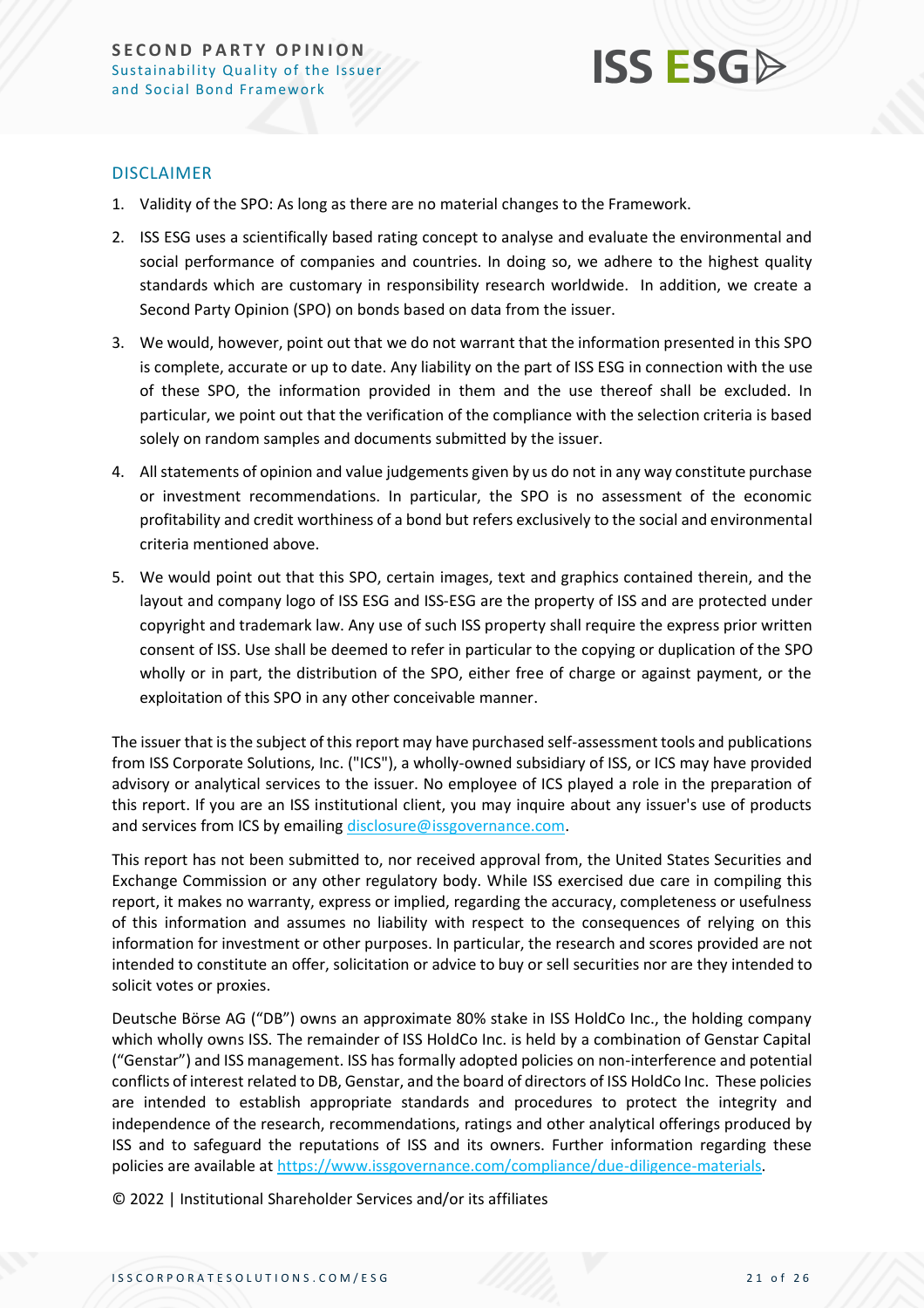## <span id="page-21-0"></span>ANNEX 1: Methodology

#### ISS ESG Social KPIs

The ISS ESG Social Bond KPIs serve as a structure for evaluating the sustainability quality – i.e. the social and environmental added value – of the use of proceeds of Berlin Hyp's Social Bonds.

It comprises firstly the definition of the use of proceeds category offering added social and/or environmental value, and secondly the specific sustainability criteria by means of which this added value and therefore the sustainability performance of the assets can be clearly identified and described.

The sustainability criteria are complemented by specific indicators, which enable quantitative measurement of the sustainability performance of the assets and which can also be used for reporting. If a majority of assets fulfill the requirement of an indicator, this indicator is then assessed positively. Those indicators may be tailor-made to capture the context-specific environmental and social risks.

#### Environmental and social risks assessment methodology

ISS ESG evaluates whether the assets included in the asset pool match the eligible project category and criteria listed in the Social Bond KPIs.

All percentages refer to the amount of assets within one category (e.g. wind power). Additionally, the assessment "no or limited information is available" either indicates that no information was made available to ISS ESG or that the information provided did not fulfil the requirements of the ISS ESG Social Bond KPIs.

The evaluation was carried out using information and documents provided to ISS ESG on a confidential basis by Berlin Hyp (e.g. Due Diligence Reports). Further, national legislation and standards, depending on the asset location, were drawn on to complement the information provided by the issuer.

#### Assessment of the contribution and association to the SDG

The 17 Sustainable Development Goals (SDGs) were endorsed in September 2015 by the United Nations and provide a benchmark for key opportunities and challenges toward a more sustainable future. Using a proprietary method, ISS ESG identifies the extent to which Berlin Hyp's Social Bonds contributes to related SDGs.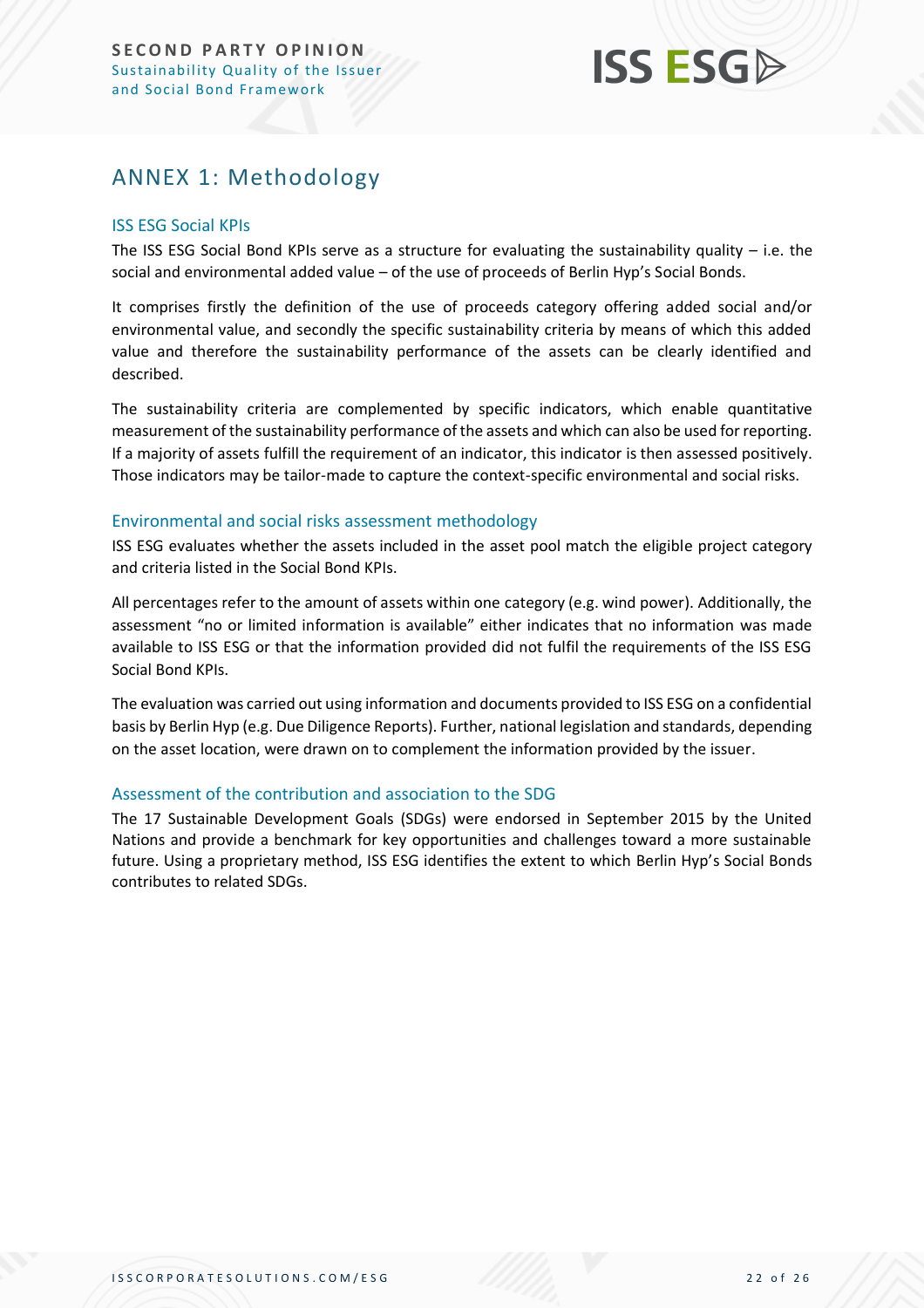## <span id="page-22-0"></span>ANNEX 2: ISS ESG Corporate Rating Methodology

The following pages contain methodology description of the ISS ESG Corporate Rating.

#### Methodology - Overview

The ESG Corporate Rating methodology was originally developed by Institutional Shareholder Services Germany (formerly oekom research) and has been consistently updated for more than 25 years.

**ESG Corporate Rating** - The ESG Corporate Rating universe, which is currently expanding from more than 8,000 corporate issuers to a targeted 10,000 issuers in 2020, covers important national and international indices as well as additional companies from sectors with direct links to sustainability and the most important bond issuers that are not publicly listed companies.

The assessment of a company's social & governance and environmental performance is based on approximately 100 environmental, social and governance indicators per sector, selected from a pool of 800+ proprietary indicators. All indicators are evaluated independently based on clearly defined performance expectations and the results are aggregated, taking into account each indicator's and each topic's materiality-oriented weight, to yield an overall score (rating). If no relevant or up-to-date company information with regard to a certain indicator is available, and no assumptions can be made based on predefined standards and expertise, e.g. known and already classified country standards, the indicator is assessed with a D-.

In order to obtain a comprehensive and balanced picture of each company, our analysts assess relevant information reported or directly provided by the company as well as information from reputable independent sources. In addition, our analysts actively seek a dialogue with the assessed companies during the rating process and companies are regularly given the opportunity to comment on the results and provide additional information.

**Analyst Opinion** - Qualitative summary and explanation of the central rating results in three dimensions:

(1) Opportunities - assessment of the quality and the current and future share of sales of a company's products and services, which positively or negatively contribute to the management of principal sustainability challenges.

(2) Risks - summary assessment of how proactively and successfully the company addresses specific sustainability challenges found in its business activity and value chain, thus reducing its individual risks, in particular regarding its sector's key issues.

(3) Governance - overview of the company's governance structures and measures as well as of the quality and efficacy of policies regarding its ethical business conduct.

**Norm-Based Research - Severity Indicator** - The assessment of companies' sustainability performance in the ESG Corporate Rating is informed by a systematic and comprehensive evaluation of companies' ability to prevent and mitigate ESG controversies. ISS ESG conducts research and analysis [on corporate involvement in verified or alleged failures to respect recognized standards](https://www.issgovernance.com/esg/screening/esg-screening-solutions/#nbr_techdoc_download) for responsible business conduct through [Norm-Based](https://www.issgovernance.com/esg/screening/esg-screening-solutions/#nbr_techdoc_download) Research.

Norm-Based Research is based on authoritative standards for responsible business conduct such as the UN Global Compact, the OECD Guidelines for Multinational Enterprises, the UN Guiding Principles for Business and Human Rights and the Sustainable Development Goals.

As a stress-test of corporate disclosure, Norm-Based Research assesses the following:

- Companies' ability to address grievances and remediate negative impacts
- Degree of verification of allegations and claims
- Severity of impact on people and the environment, and systematic or systemic nature of malpractices

Severity of impact is categorized as Potential, Moderate, Severe, Very severe. This informs the ESG Corporate Rating.

**Decile Rank** - The Decile Rank indicates in which decile (tenth part of total) the individual Corporate Rating ranks within its industry from 1 (best – company's rating is in the first decile within its industry) to 10 (lowest – company's rating is in the tenth decile within its industry). The Decile Rank is determined based on the underlying numerical score of the rating. If the total number of companies within an industry cannot be evenly divided by ten, the surplus company ratings are distributed from the top (1 decile) to the bottom. If there are Corporate Ratings with identical absolute scores that span a division in decile ranks, all ratings with an equal decile score are classified in the higher decile, resulting in a smaller number of Corporate Ratings in the decile below.

**Distribution of Ratings** - Overview of the distribution of the ratings of all companies from the respective industry that are included in the ESG Corporate Rating universe (company portrayed in this report: dark blue).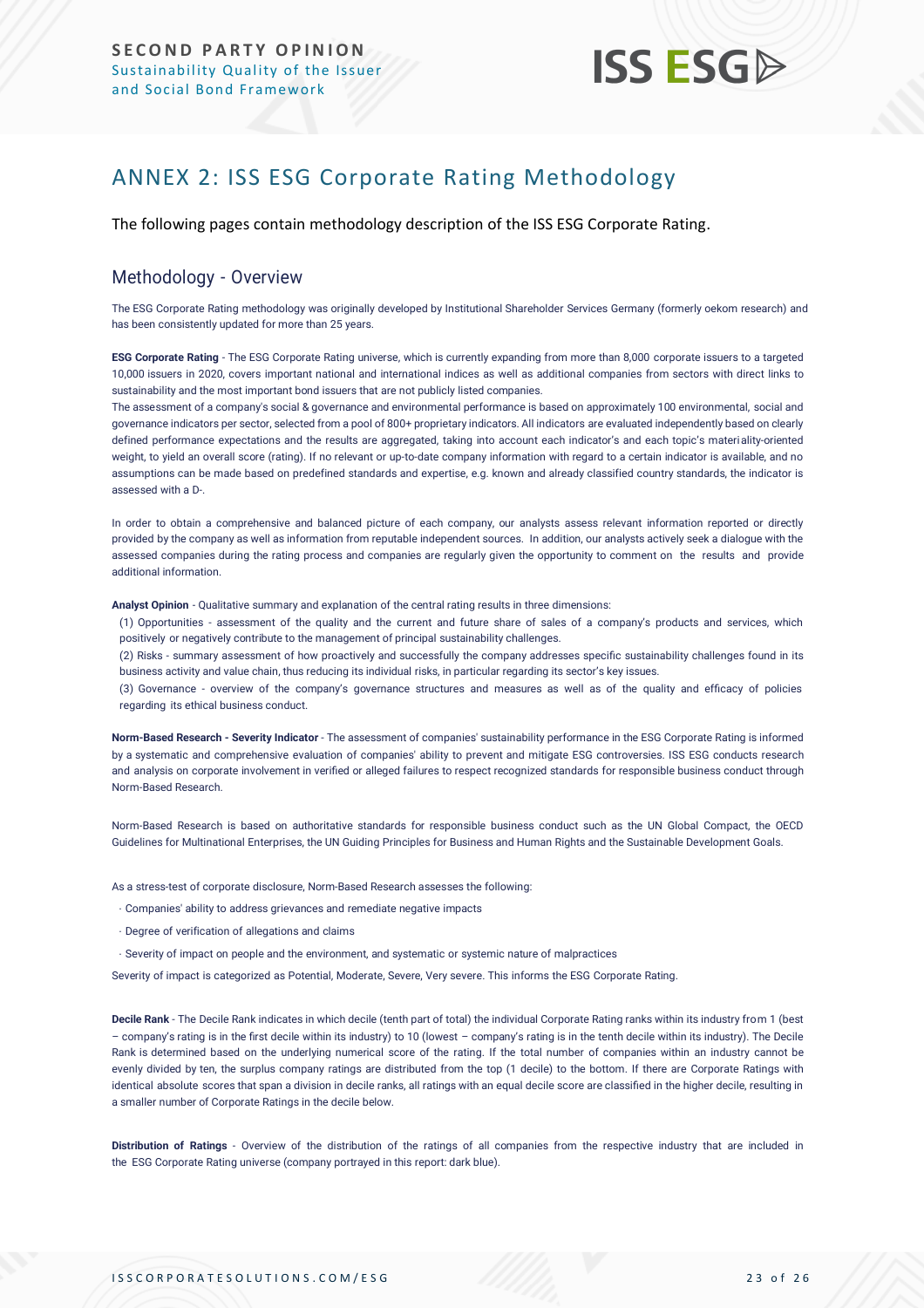

**Industry Classification** - The social and environmental impacts of industries differ. Therefore, based on its relevance, each industry analyzed is classified in a Sustainability **Matrix** 

Depending on this classification, the two dimensions of the ESG Corporate Rating, the Social Rating and the Environmental Rating, are weighted and the sector-specific minimum requirements for the ISS ESG Prime Status (Prime threshold) are defined (absolute best-in-class approach).



**Industry Leaders** - List (in alphabetical order) of the top three companies in an industry from the ESG Corporate Rating universe at the time of generation of this report.

**Key Issue Performance** - Overview of the company's performance with regard to the key social and environmental issues in the industry, compared to the industry average.

**Performance Score** - The ESG Performance Score allows for cross-industry comparisons using a standardized best-in-class threshold that is valid across all industries. It is the numerical representation of the alphabetic ratings (D- to A+) on a scale of 0 to 100 with 50 representing the prime threshold. All companies with values greater than 50 are Prime, while companies with values less than 50 are Not Prime. As a result, intervals are of varying size depending on the original industry-specific prime thresholds.

**Rating History** - Development of the company's rating over time and comparison to the average rating in the industry.

**Rating Scale** - Companies are rated on a twelve-point scale from A+ to D-:

A+: the company shows excellent performance.

D-: the company shows poor performance (or fails to demonstrate any commitment to appropriately address the topic).

Overview of the range of scores achieved in the industry (light blue) and indication of the grade of the company evaluated in this report (dark blue).

**Sources of Information** - A selection of sources used for this report is illustrated in the annex.

Status & Prime Threshold - Companies are categorized as Prime if they achieve/exceed the sustainability performance requirements (Prime threshold) defined by ISS ESG for a specific industry (absolute best-in-class approach) in the ESG Corporate Rating. Prime companies are sustainability leaders in their industry and are better positioned to cope with material ESG challenges and risks, as well as to seize opportunities, than their Not Prime peers. The financial materiality of the Prime Status has been confirmed by performance studies, showing a continuous outperformance of the Prime portfolio when compared to conventional indices over more than 14 years. Level is the main the company three of the form of the state of transparency is a company's factorized the main the company's properties. The company's properties of the company's properties of the company's properties of

**Transparency Level** - The Transparency Level indicates the company's materiality-adjusted disclosure level regarding the environmental and social performance indicators defined in the ESG Corporate Rating. It takes into consideration whether the company has disclosed relevant information regarding a specific indicator, either in its public ESG disclosures or as part of the rating feedback process, as well as the indicator's materiality reflected in its absolute weight in the rating. The calculated percentage is classified in five transparency levels following the scale below.

- 0% < 20%: very low
- $20% \times 40%$  low
- 40% < 60%: medium
- 60% < 80%: high
- 80% 100%: very high

For example, if a company discloses information for indicators with a cumulated absolute weight in the rating of 23 percent, then its Transparency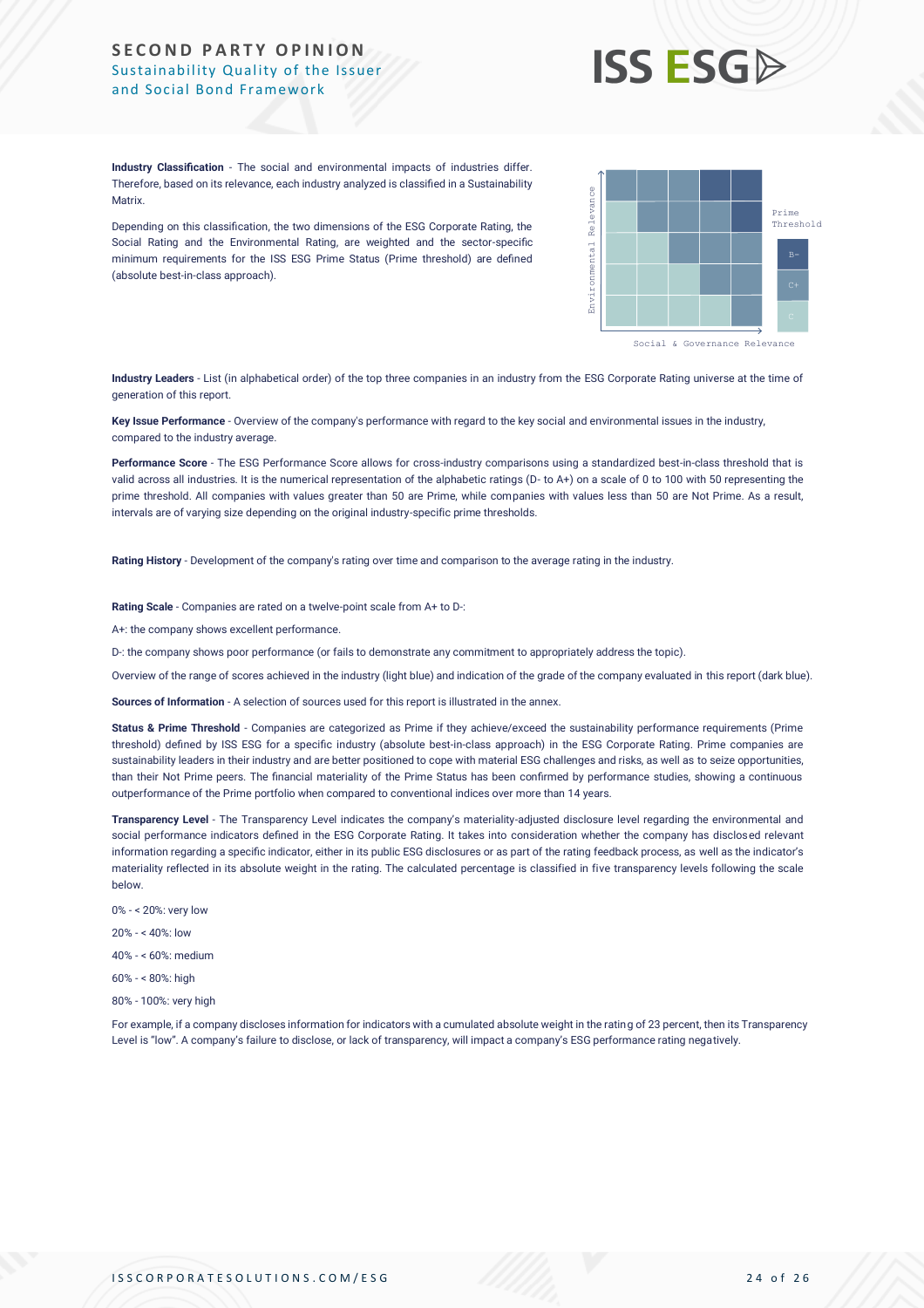

### <span id="page-24-0"></span>ANNEX 3: Quality management processes

#### **SCOPE**

Berlin Hyp commissioned ISS ESG to compile a Social Bonds SPO. The Second Party Opinion process includes verifying whether the Social Bond Framework aligns with the ICMA Social Bond Principles and to assess the sustainability credentials of its Social Bonds, as well as the issuer's sustainability strategy.

#### **CRITERIA**

Relevant Standards for this Second Party Opinion

- **ICMA Social Bond Principles**
- ISS ESG Key Performance Indicators relevant for Use of Proceeds categories selected by Berlin Hyp

#### ISSUER'S RESPONSIBILITY

Berlin Hyp's responsibility was to provide information and documentation on:

- **Framework**
- **Eligibility criteria**
- Documentation of ESG risks management

#### ISS ESG's VERIFICATION PROCESS

ISS ESG is one of the world's leading independent environmental, social and governance (ESG) research, analysis and rating houses. The company has been actively involved in the sustainable capital markets for over 25 years. Since 2014, ISS ESG has built up a reputation as a highly-reputed thought leader in the green and social bond market and has become one of the first CBI approved verifiers.

ISS ESG has conducted this independent Second Party Opinion of the Social Bonds to be issued by Berlin Hyp based on ISS ESG methodology and in line with the ICMA Social Bond Principles.

The engagement with Berlin Hyp took place in February, March 2022.

#### ISS ESG's BUSINESS PRACTICES

ISS has conducted this verification in strict compliance with the ISS Code of Ethics, which lays out detailed requirements in integrity, transparency, professional competence and due care, professional behaviour and objectivity for the ISS business and team members. It is designed to ensure that the verification is conducted independently and without any conflicts of interest with other parts of the ISS Group.